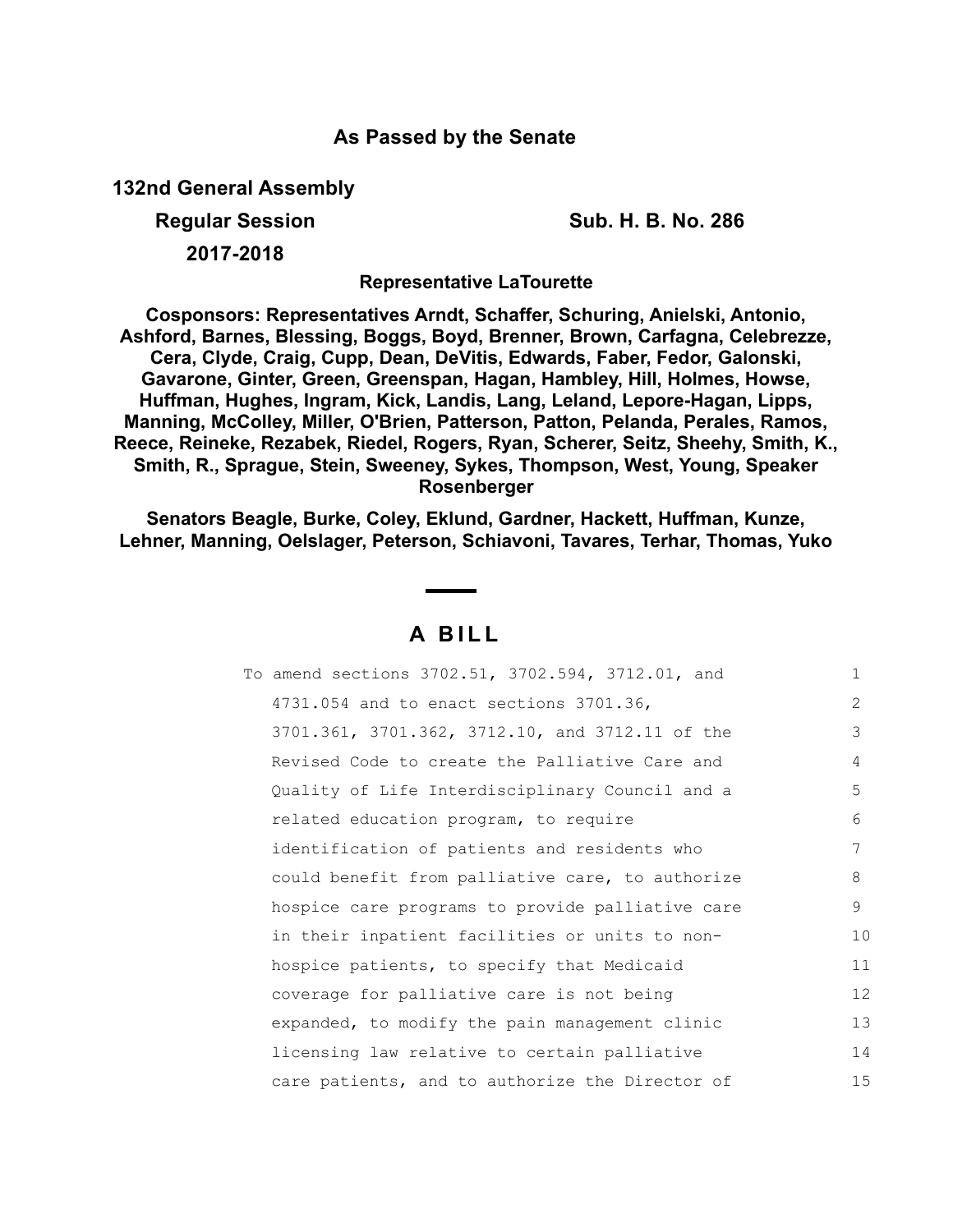| Health to approve the transfer of certain       | 16 |
|-------------------------------------------------|----|
| nursing home beds to a facility in a contiguous | 17 |
| county.                                         | 18 |

# **BE IT ENACTED BY THE GENERAL ASSEMBLY OF THE STATE OF OHIO:**

| Section 1. That sections 3702.51, 3702.594, 3712.01, and         | 19 |
|------------------------------------------------------------------|----|
| 4731.054 be amended and sections 3701.36, 3701.361, 3701.362,    | 20 |
| 3712.10, and 3712.11 of the Revised Code be enacted to read as   | 21 |
| follows:                                                         | 22 |
| Sec. 3701.36. (A) As used in this section and in sections        | 23 |
| 3701.361 and 3701.362 of the Revised Code, "palliative care" has | 24 |
| the same meaning as in section 3712.01 of the Revised Code.      | 25 |
| (B) There is hereby created the palliative care and              | 26 |
| quality of life interdisciplinary council. Subject to division   | 27 |
| (C) of this section, members of the council shall be appointed   | 28 |
| by the director of health and include individuals with expertise | 29 |
| in palliative care who represent the following professions or    | 30 |
| constituencies:                                                  | 31 |
| (1) Physicians authorized under Chapter 4731. of the             | 32 |
| Revised Code to practice medicine and surgery or osteopathic     | 33 |
| medicine and surgery, including those who are board-certified in | 34 |
| pediatrics and those who are board-certified in psychiatry, as   | 35 |
| those designations are issued by a medical specialty certifying  | 36 |
| board recognized by the American board of medical specialties or | 37 |
| American osteopathic association;                                | 38 |
| (2) Physician assistants licensed under Chapter 4730. of         | 39 |
| the Revised Code;                                                | 40 |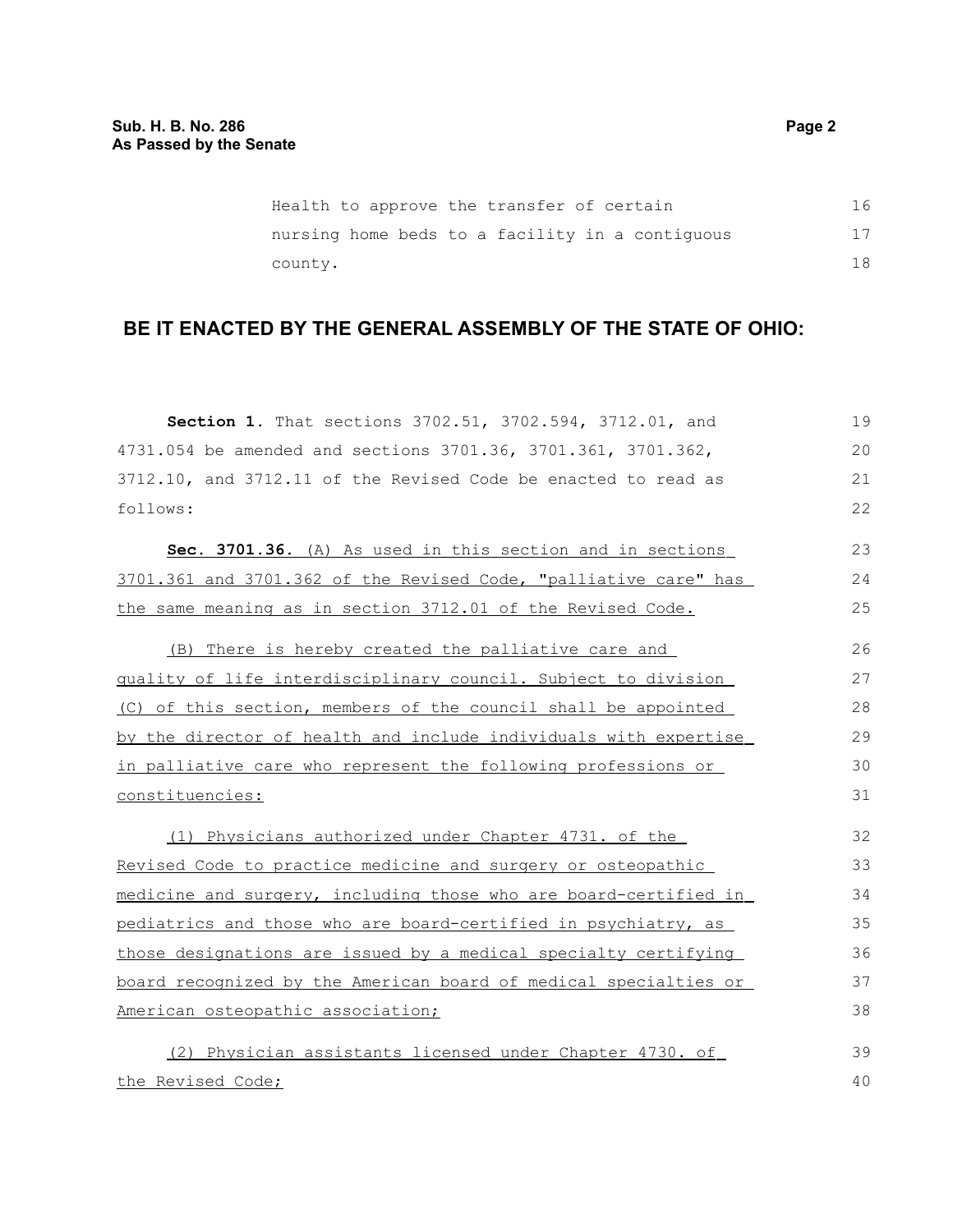| (3) Advanced practice registered nurses licensed under           | 41 |
|------------------------------------------------------------------|----|
| Chapter 4723. of the Revised Code who are designated as clinical | 42 |
| nurse specialists or certified nurse practitioners;              | 43 |
| (4) Registered nurses and licensed practical nurses              | 44 |
| licensed under Chapter 4723. of the Revised Code;                | 45 |
| (5) Pharmacists licensed under Chapter 4729. of the              | 46 |
| Revised Code;                                                    | 47 |
| (6) Psychologists licensed under Chapter 4732. of the            | 48 |
| Revised Code;                                                    | 49 |
| (7) Licensed professional clinical counselors or licensed        | 50 |
| professional counselors licensed under Chapter 4757. of the      | 51 |
| Revised Code;                                                    | 52 |
| (8) Independent social workers or social workers licensed        | 53 |
| under Chapter 4757. of the Revised Code;                         | 54 |
| (9) Marriage and family therapists licensed under Chapter        | 55 |
| 4757. of the Revised Code;                                       | 56 |
| (10) Child life specialists;                                     | 57 |
| (11) Clergy or spiritual advisers;                               | 58 |
| (12) Exercise physiologists;                                     | 59 |
| (13) Health insurers;                                            | 60 |
| (14) Patients;                                                   | 61 |
| (15) Family caregivers.                                          | 62 |
| The council's membership also may include employees of           | 63 |
| agencies of this state that administer programs pertaining to    | 64 |
| palliative care or are otherwise concerned with the delivery of  | 65 |
| palliative care in this state.                                   | 66 |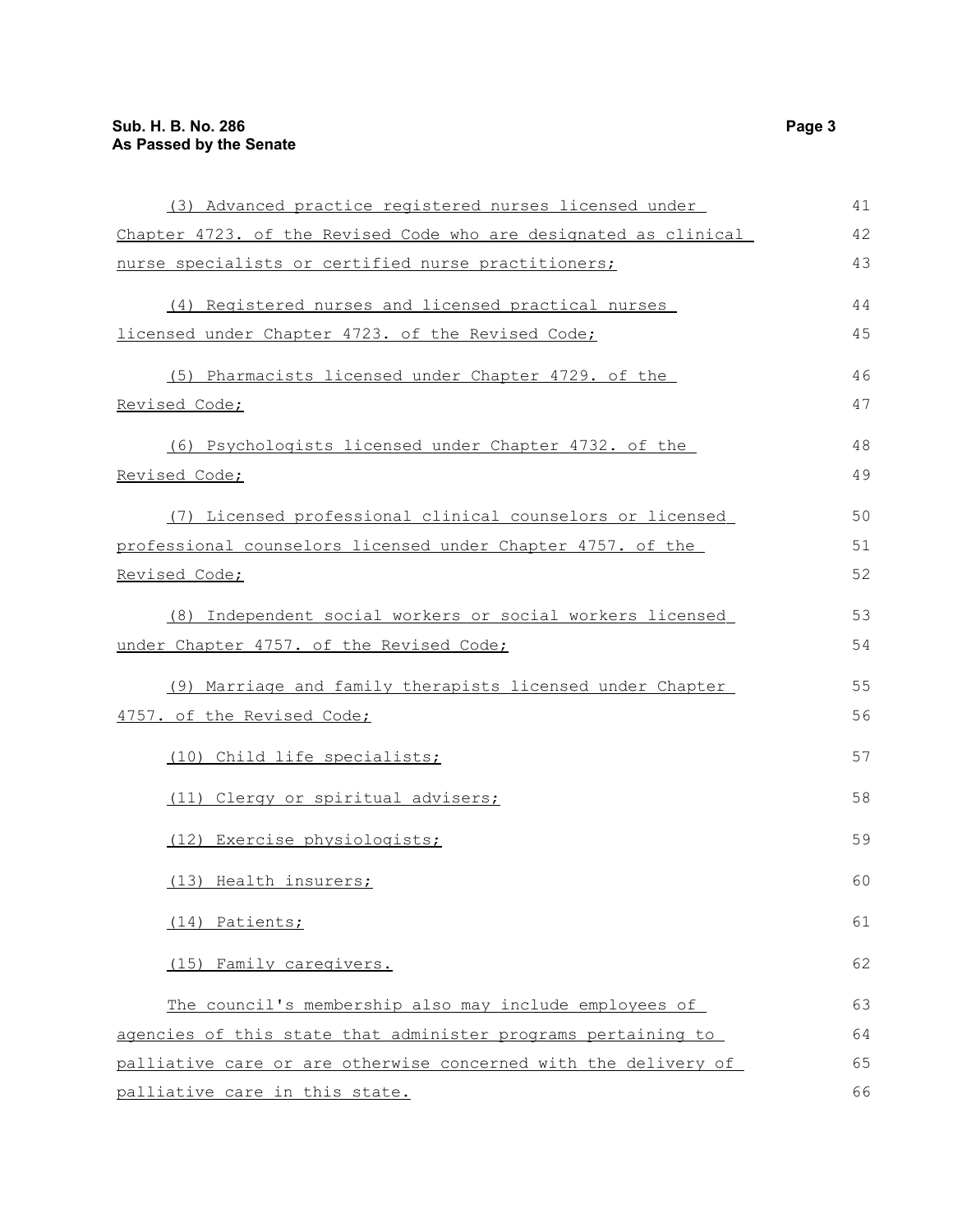| (C) The council's membership shall include individuals who          | 67 |
|---------------------------------------------------------------------|----|
| have worked with various age groups, including children and the     | 68 |
| elderly. The council's membership also shall include individuals    | 69 |
| who have experience or expertise in various palliative care         | 70 |
| delivery models, including acute care, long-term care, hospice      | 71 |
| care, home health agency services, home-based care, and             | 72 |
| spiritual care. At least two members shall be physicians who are    | 73 |
| board-certified in hospice and palliative care by a medical         | 74 |
| specialty certifying board recognized by the American board of      | 75 |
| <u>medical specialties or American osteopathic association. At </u> | 76 |
| least one member shall be employed as an administrator of a         | 77 |
| hospital or system of hospitals in this state or be a               | 78 |
| professional specified in divisions (B)(1) to (10) or division      | 79 |
| (B) (12) of this section who treats patients as an employee or      | 80 |
| contractor of such a hospital or system of hospitals.               | 81 |
| Not more than twenty individuals shall serve as members of          | 82 |
| the council at any one time. Not more than two members shall be     | 83 |
| employed by the same health care facility or provider or            | 84 |
| practice at or for the same health care facility or provider.       | 85 |
| In making appointments to the council, the director shall           | 86 |
| seek to include as members individuals who represent underserved    | 87 |
| areas of the state and to have all geographic areas of the state    | 88 |
| represented.                                                        | 89 |
| (D) The director shall make initial appointments to the             | 90 |
| council not later than ninety days after the effective date of      | 91 |
| this section. Terms of office shall be three years. Each member     | 92 |
| shall hold office from the date of appointment until the end of     | 93 |
| the term for which the member was appointed. In the event of        | 94 |
| death, removal, resignation, or incapacity of a council member,     | 95 |
| the director shall appoint a successor who shall hold office for    | 96 |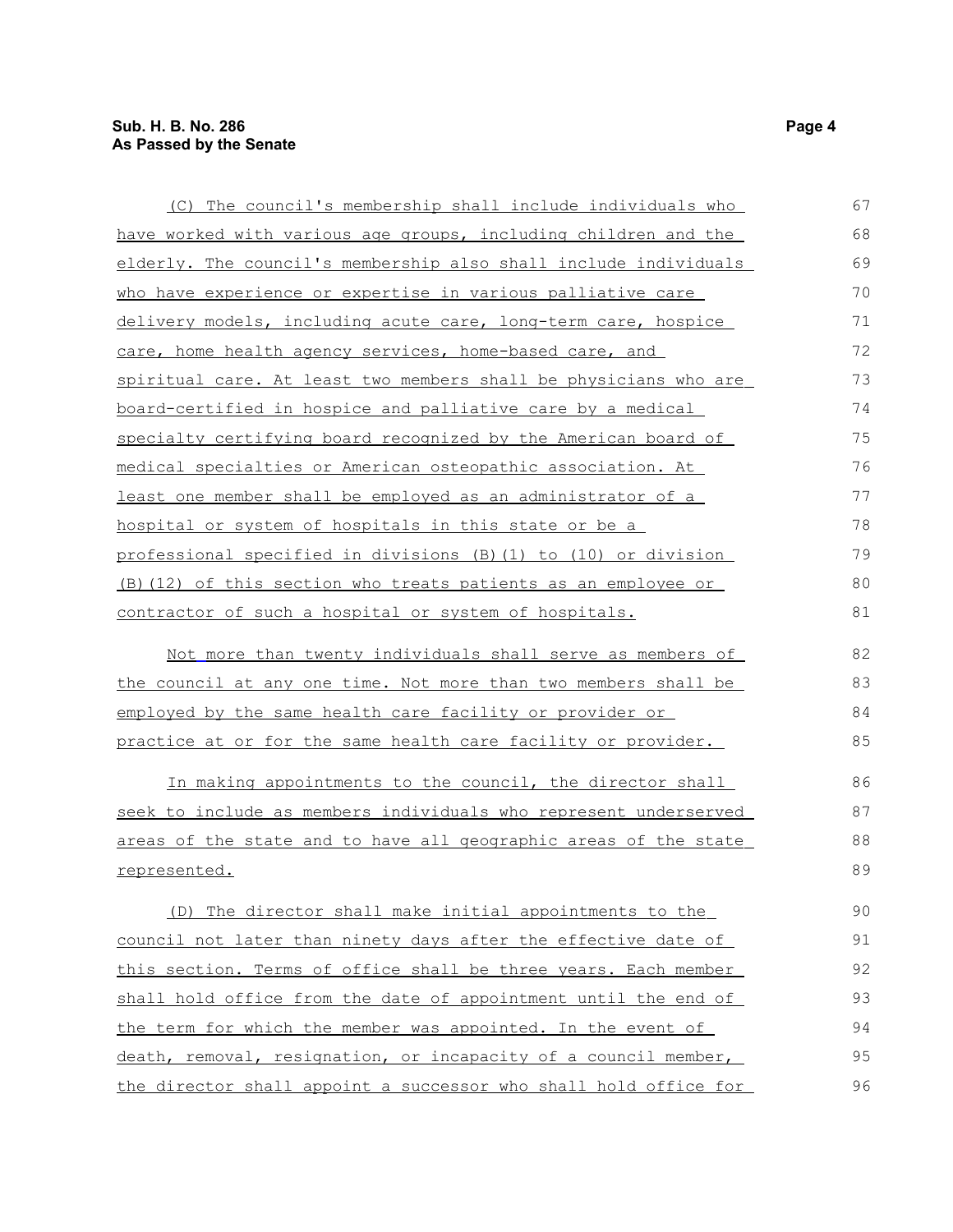| the remainder of the term for which the successor's predecessor  | 97  |
|------------------------------------------------------------------|-----|
| was appointed. A member shall continue in office subsequent to   | 98  |
| the expiration date of the member's term until the member's      | 99  |
| successor takes office or until a period of sixty days has       | 100 |
| elapsed, whichever occurs first.                                 | 101 |
| The council shall meet at the call of the director, but          | 102 |
| not less than twice annually. The council shall select annually  | 103 |
| from among its members a chairperson and vice-chairperson, whose | 104 |
| duties shall be established by the council.                      | 105 |
| Each member shall serve without compensation, except to          | 106 |
| the extent that serving on the council is considered part of the | 107 |
| member's regular employment duties.                              | 108 |
| The council shall do all of the following:<br>(E)                | 109 |
| (1) Consult with and advise the director on matters              | 110 |
| related to the establishment, maintenance, operation, and        | 111 |
| evaluation of palliative care initiatives in this state;         | 112 |
| (2) Consult with the department of health for purposes of        | 113 |
| its implementation of section 3701.361 of the Revised Code;      | 114 |
| (3) Identify national organizations that have established        | 115 |
| standards of practice and best practice models for palliative    | 116 |
| <u>care;</u>                                                     | 117 |
| (4) Identify initiatives established at the national and         | 118 |
| state levels aimed at integrating palliative care into the       | 119 |
| health care system and enhancing the use and development of      | 120 |
| palliative care;                                                 | 121 |
| (5) Establish guidelines for health care facilities and          | 122 |
| providers to use under section 3701.362 of the Revised Code in   | 123 |
| identifying patients and residents who could benefit from        | 124 |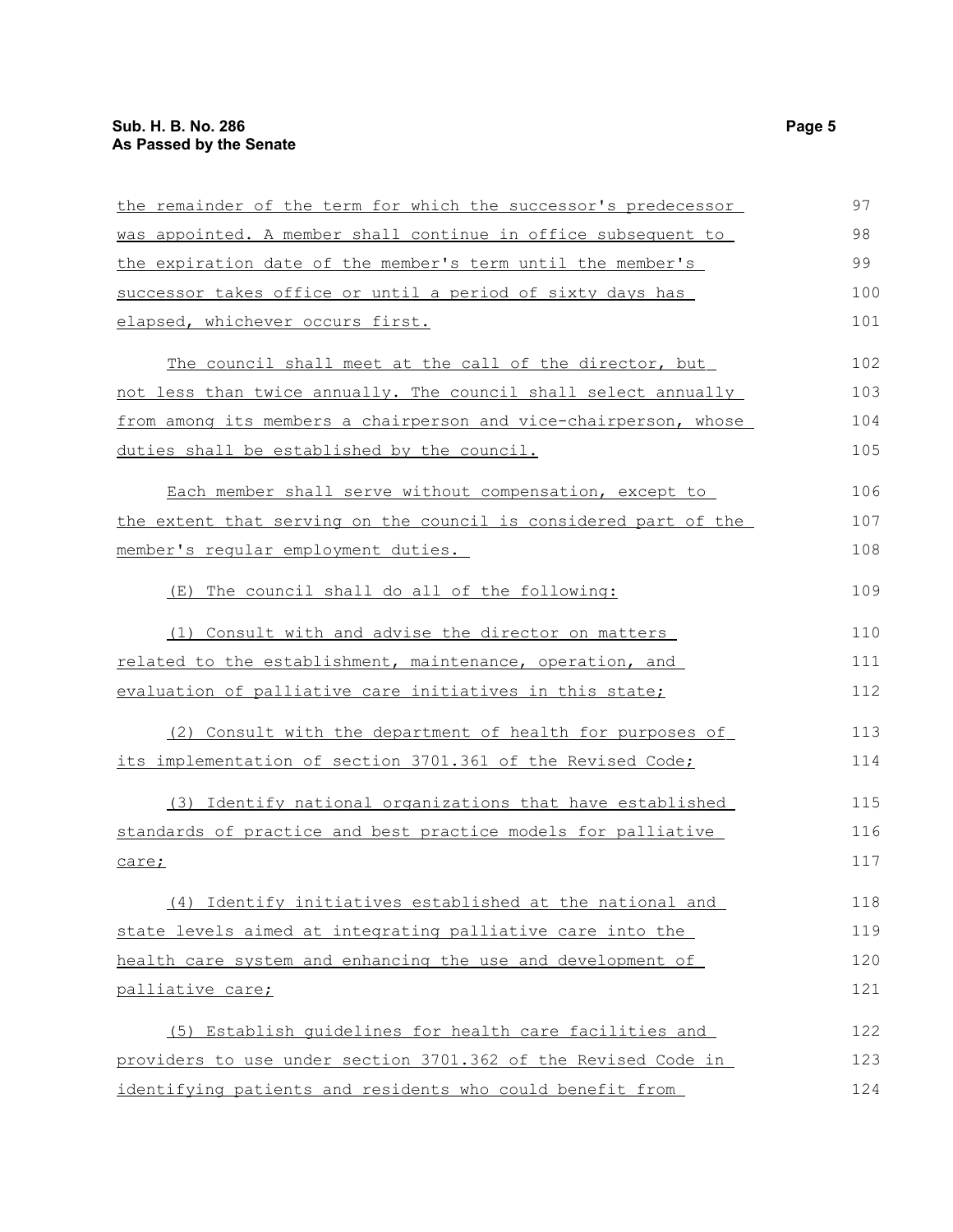| palliative care;                                              |
|---------------------------------------------------------------|
|                                                               |
| (6) On or before December 31 of each year, prepare and        |
| submit to the governor, general assembly, director of health, |
| director of aging, superintendent of insurance, medicaid      |
|                                                               |

director, and executive director of the office of health transformation a report of recommendations for improving the provision of palliative care in this state. The council shall submit the report to the general assembly in accordance with section 101.68 of the Revised Code. (F) The department of health shall provide to the council the administrative support necessary to execute its duties. At the request of the council, the department shall examine potential sources of funding to assist with any duties described in this section or sections 3701.361 and 3701.362 of the Revised Code. 129 130 131 132 133 134 135 136 137 138 139

(G) The council is not subject to sections 101.82 to 101.87 of the Revised Code.

 **Sec. 3701.361.** The palliative care consumer and professional information and education program is hereby established in the department of health. The purpose of the program is to maximize the effectiveness of palliative care initiatives in this state by ensuring that comprehensive and accurate information and education on palliative care is available to health care facilities, other health care providers, and the public. 142 143 144 145 146 147 148 149

 The department shall publish on its internet web site information on palliative care, including information on continuing education opportunities for health care professionals; information about palliative care delivery in a 150 151 152 153

125

126 127 128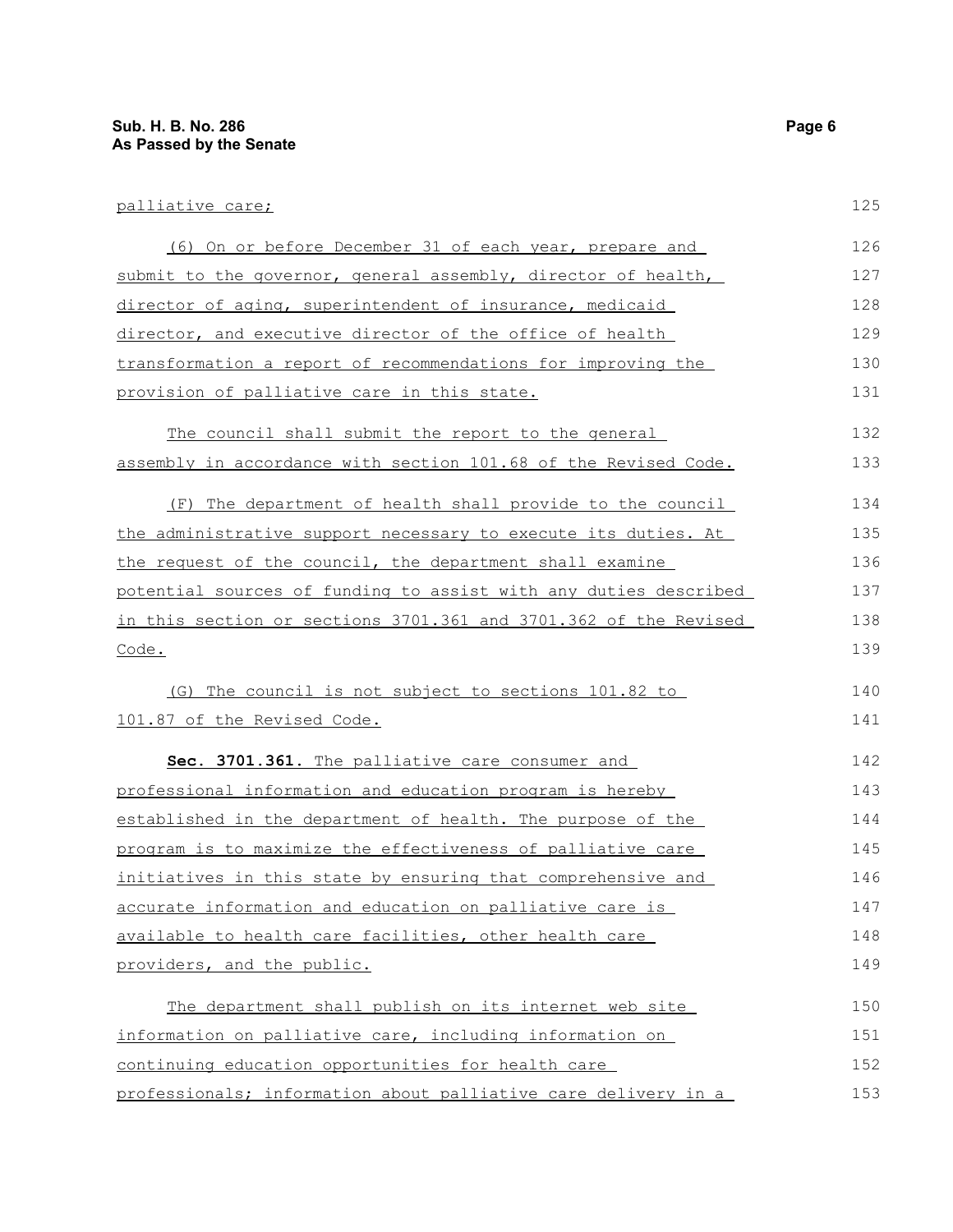| patient's home and in primary, secondary, and tertiary         | 154 |
|----------------------------------------------------------------|-----|
| environments; best practices for palliative care delivery; and | 155 |
| consumer educational materials and referral information on     | 156 |
| palliative care, including hospice. The department may develop | 157 |
| and implement other initiatives regarding palliative care and  | 158 |
| education as the department considers appropriate.             | 159 |
| In implementing this section, the department shall consult     | 160 |
| with the palliative care and quality of life interdisciplinary | 161 |
| council created under section 3701.36 of the Revised Code.     | 162 |
| Sec. 3701.362. (A) Each of the health care facilities and      | 163 |
| providers identified in division (B) of this section shall do  | 164 |
| both of the following:                                         | 165 |
| (1) Establish a system for identifying patients or             | 166 |
| residents who could benefit from palliative care;              | 167 |
| (2) Provide information on palliative care to patients and     | 168 |
| residents who could benefit from palliative care.              | 169 |
| (B) Division (A) of this section applies to all of the         | 170 |
| following:                                                     | 171 |
| (1) A hospital registered under section 3701.07 of the         | 172 |
| Revised Code;                                                  | 173 |
| (2) An ambulatory surgical facility, as defined in section     | 174 |
| 3702.30 of the Revised Code;                                   | 175 |
| (3) A nursing home, residential care facility, county          | 176 |
| home, or district home, as defined in section 3721.01 of the   | 177 |
| Revised Code;                                                  | 178 |
| (4) A veterans' home operated under Chapter 5907. of the       | 179 |
| Revised Code;                                                  | 180 |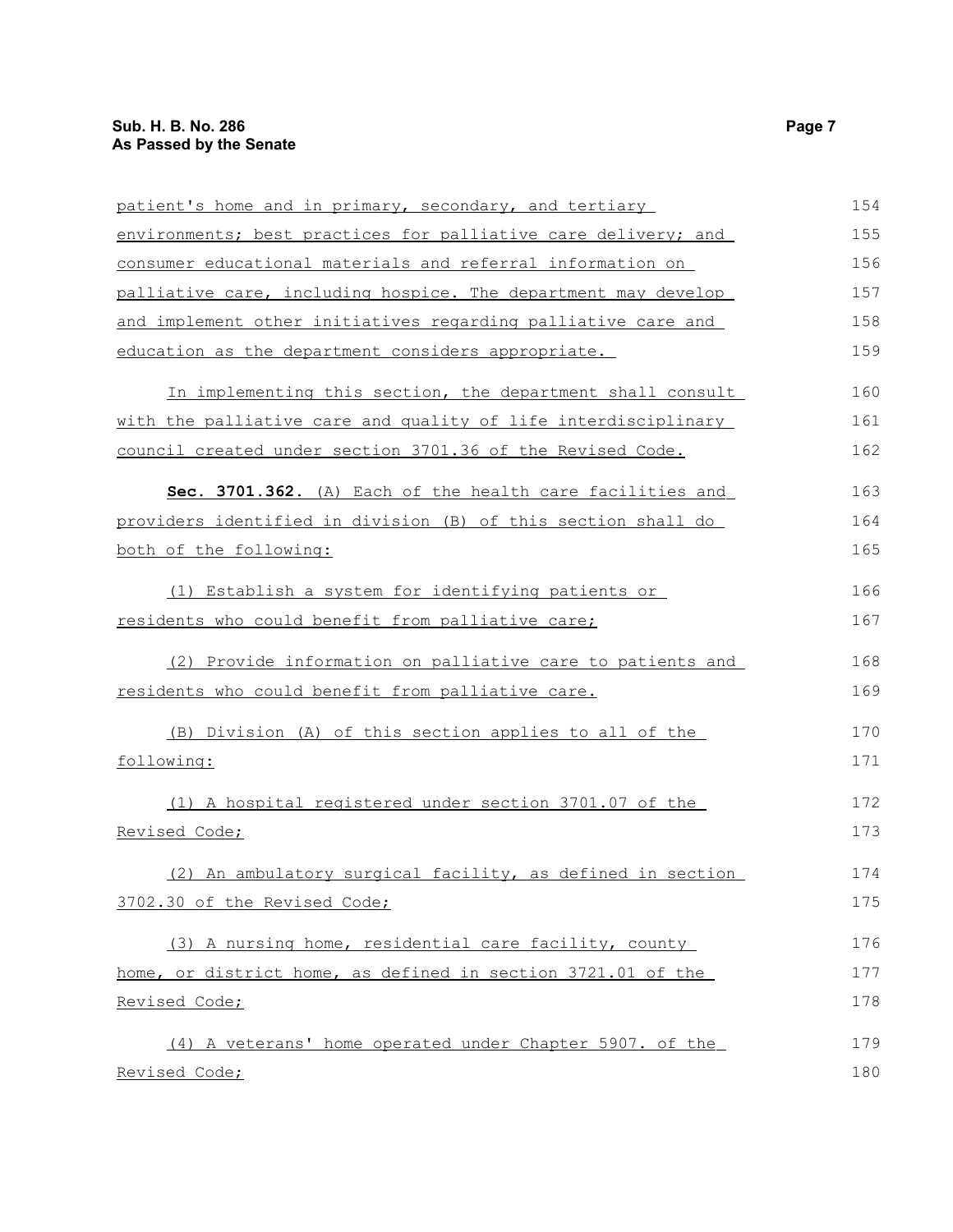| (5) A hospice care program or pediatric respite care             | 181 |
|------------------------------------------------------------------|-----|
| program, as defined in section 3712.01 of the Revised Code;      | 182 |
| (6) A home health agency, as defined in section 3701.881         | 183 |
| of the Revised Code.                                             | 184 |
| Sec. 3702.51. As used in sections 3702.51 to 3702.62 of          | 185 |
| the Revised Code:                                                | 186 |
| (A) "Applicant" means any person that submits an                 | 187 |
| application for a certificate of need and who is designated in   | 188 |
| the application as the applicant.                                | 189 |
| (B) "Person" means any individual, corporation, business         | 190 |
| trust, estate, firm, partnership, association, joint stock       | 191 |
| company, insurance company, government unit, or other entity.    | 192 |
| (C) "Certificate of need" means a written approval granted       | 193 |
| by the director of health to an applicant to authorize           | 194 |
| conducting a reviewable activity.                                | 195 |
| (D) "Service area" means the current and projected primary       | 196 |
| and secondary service areas to which the long-term care facility | 197 |
| is, or will be, providing long-term care services.               | 198 |
| (E) "Primary service area" means the geographic region,          | 199 |
| usually comprised of the Ohio zip code in which the long-term    | 200 |
| care facility is located and contiguous zip codes, from which    | 201 |
| approximately seventy-five to eighty per cent of the facility's  | 202 |
| residents currently originate or are expected to originate.      | 203 |
| (F) "Secondary service area" means the geographic region,        | 204 |
| usually comprised of Ohio zip codes not included in the primary  | 205 |
| service area, excluding isolated exceptions, from which the      | 206 |
| facility's remaining residents currently originate or are        | 207 |
| expected to originate.                                           | 208 |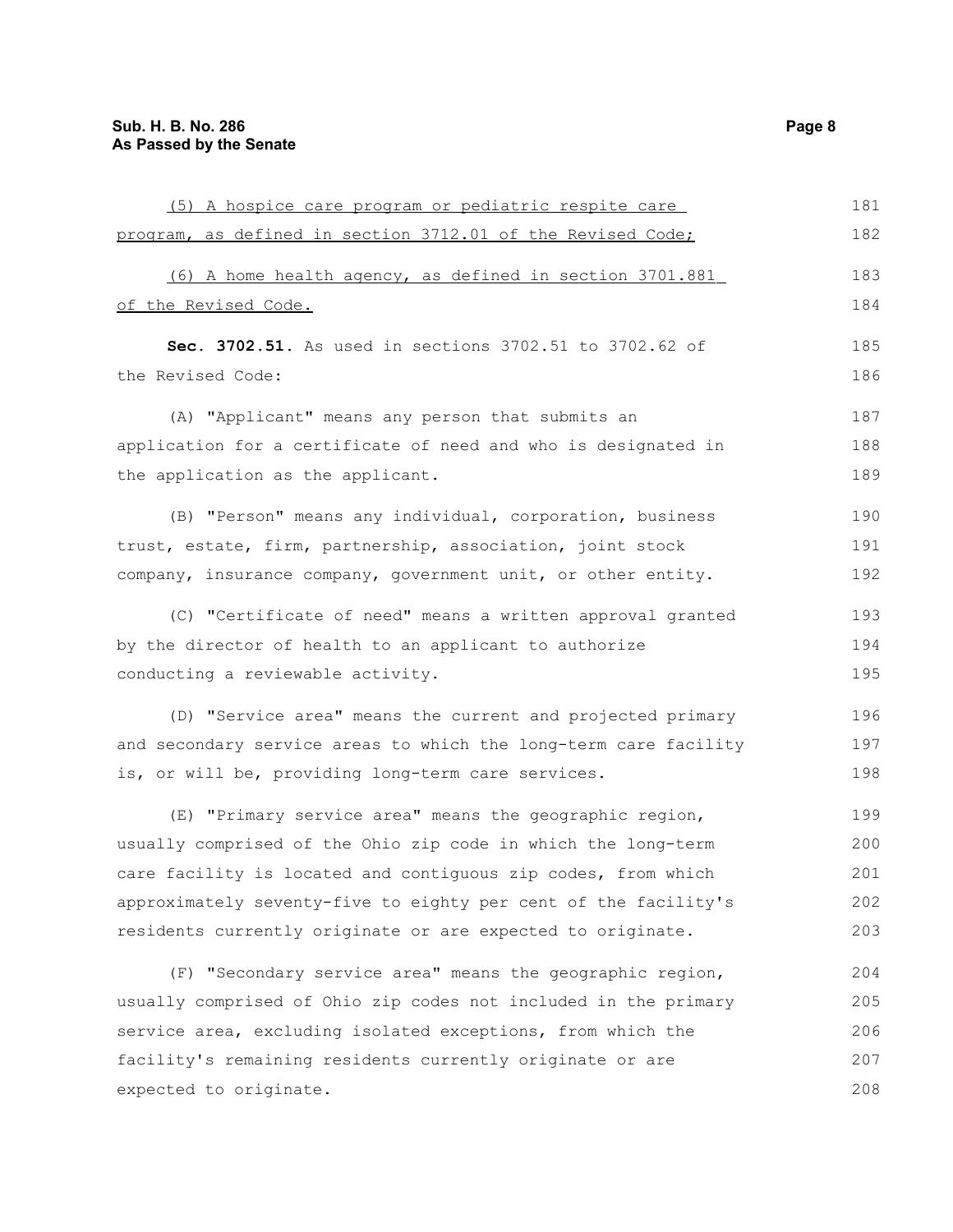#### **Sub. H. B. No. 286 Page 9 As Passed by the Senate**

(G) "Third-party payer" means a health insuring corporation licensed under Chapter 1751. of the Revised Code, a health maintenance organization as defined in division (I) of this section, an insurance company that issues sickness and accident insurance in conformity with Chapter 3923. of the Revised Code, a state-financed health insurance program under Chapter 3701. or 4123. of the Revised Code, the medicaid program, or any self-insurance plan. 209 210 211 212 213 214 215 216

(H) "Government unit" means the state and any county, municipal corporation, township, or other political subdivision of the state, or any department, division, board, or other agency of the state or a political subdivision. 217 218 219 220

(I) "Health maintenance organization" means a public or private organization organized under the law of any state that is qualified under section 1310(d) of Title XIII of the "Public Health Service Act," 87 Stat. 931 (1973), 42 U.S.C. 300e-9.

(J) "Existing long-term care facility" means either of the following:

(1) A long-term care facility that is licensed or otherwise authorized to operate in this state in accordance with applicable law, including a county home or a county nursing home that is certified under Title XVIII or Title XIX of the "Social Security Act," 49 Stat. 620 (1935), 42 U.S.C. 301, as amended, is staffed and equipped to provide long-term care services, and is actively providing long-term care services; 227 228 229 230 231 232 233

(2) A long-term care facility that is licensed or otherwise authorized to operate in this state in accordance with applicable law, including a county home or a county nursing home that is certified under Title XVIII or Title XIX of the "Social 234 235 236 237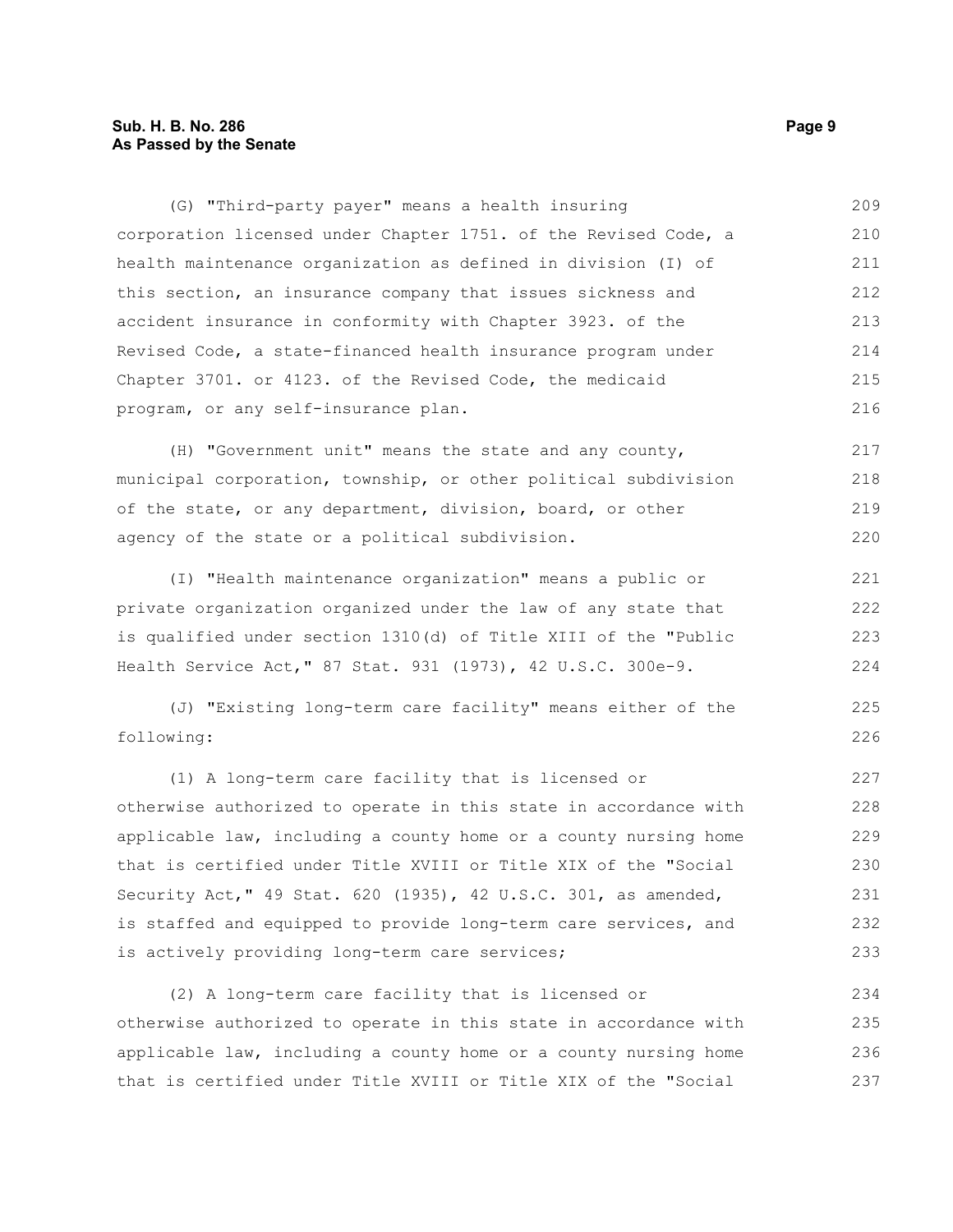#### **Sub. H. B. No. 286 Page 10 As Passed by the Senate**

Security Act," 49 Stat. 620 (1935), 42 U.S.C. 301, as amended, or that has beds registered under section 3701.07 of the Revised Code as skilled nursing beds or long-term care beds and has provided long-term care services for at least three hundred sixty-five consecutive days within the twenty-four months immediately preceding the date a certificate of need application is filed with the director of health. 238 239 240 241 242 243 244

(K) "State" means the state of Ohio, including, but not limited to, the general assembly, the supreme court, the offices of all elected state officers, and all departments, boards, offices, commissions, agencies, institutions, and other instrumentalities of the state of Ohio. "State" does not include political subdivisions. 245 246 247 248 249 250

(L) "Political subdivision" means a municipal corporation, township, county, school district, and all other bodies corporate and politic responsible for governmental activities only in geographic areas smaller than that of the state to which the sovereign immunity of the state attaches. 251 252 253 254 255

(M) "Affected person" means:

(1) An applicant for a certificate of need, including an applicant whose application was reviewed comparatively with the application in question;

(2) The person that requested the reviewability ruling in question; 260 261

(3) Any person that resides or regularly uses long-term care facilities within the service area served or to be served by the long-term care services that would be provided under the certificate of need or reviewability ruling in question; 262 263 264 265

(4) Any long-term care facility that is located in the

256

257 258 259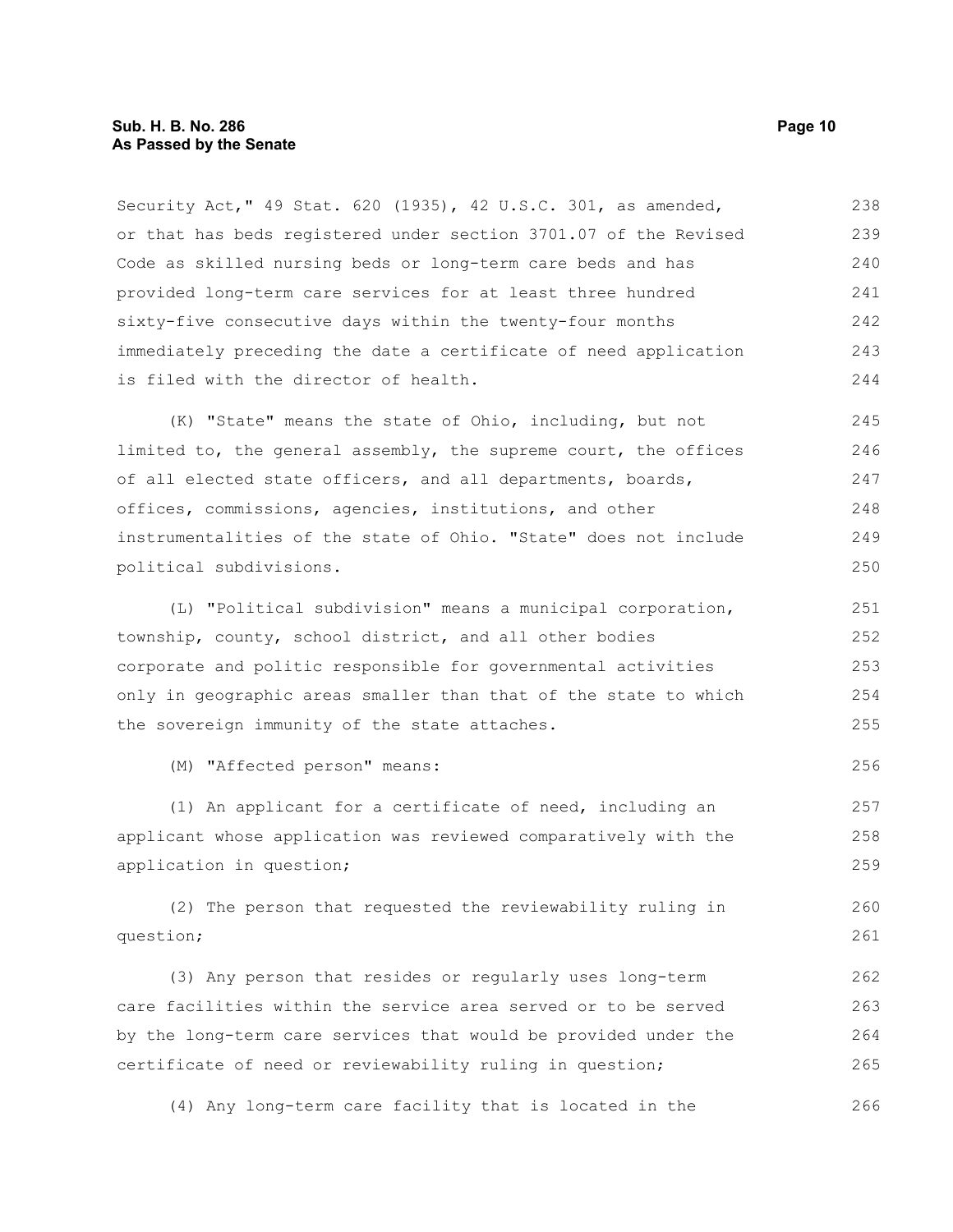service area where the long-term care services would be provided under the certificate of need or reviewability ruling in question; (5) Third-party payers that reimburse long-term care facilities for services in the service area where the long-term care services would be provided under the certificate of need or reviewability ruling in question. (N) "Long-term care facility" means, except as provided in section 3702.594 of the Revised Code, any of the following: (1) A nursing home licensed under section 3721.02 of the Revised Code or by a political subdivision certified under section 3721.09 of the Revised Code; (2) The portion of any facility, including a county home or county nursing home, that is certified as a skilled nursing facility or a nursing facility under Title XVIII or XIX of the "Social Security Act"; (3) The portion of any hospital that contains beds registered under section 3701.07 of the Revised Code as skilled nursing beds or long-term care beds. (O) "Long-term care bed" or "bed" means a bed that is categorized as one of the following: (1) A bed that is located in a facility that is a nursing home licensed under section 3721.02 of the Revised Code or a facility licensed by a political subdivision certified under section 3721.09 of the Revised Code and is included in the 267 268 269 270 271 272 273 274 275 276 277 278 279 280 281 282 283 284 285 286 287 288 289 290

(2) A bed that is located in the portion of any facility, including a county home or county nursing home, that is 293 294

authorized maximum licensed capacity of the facility;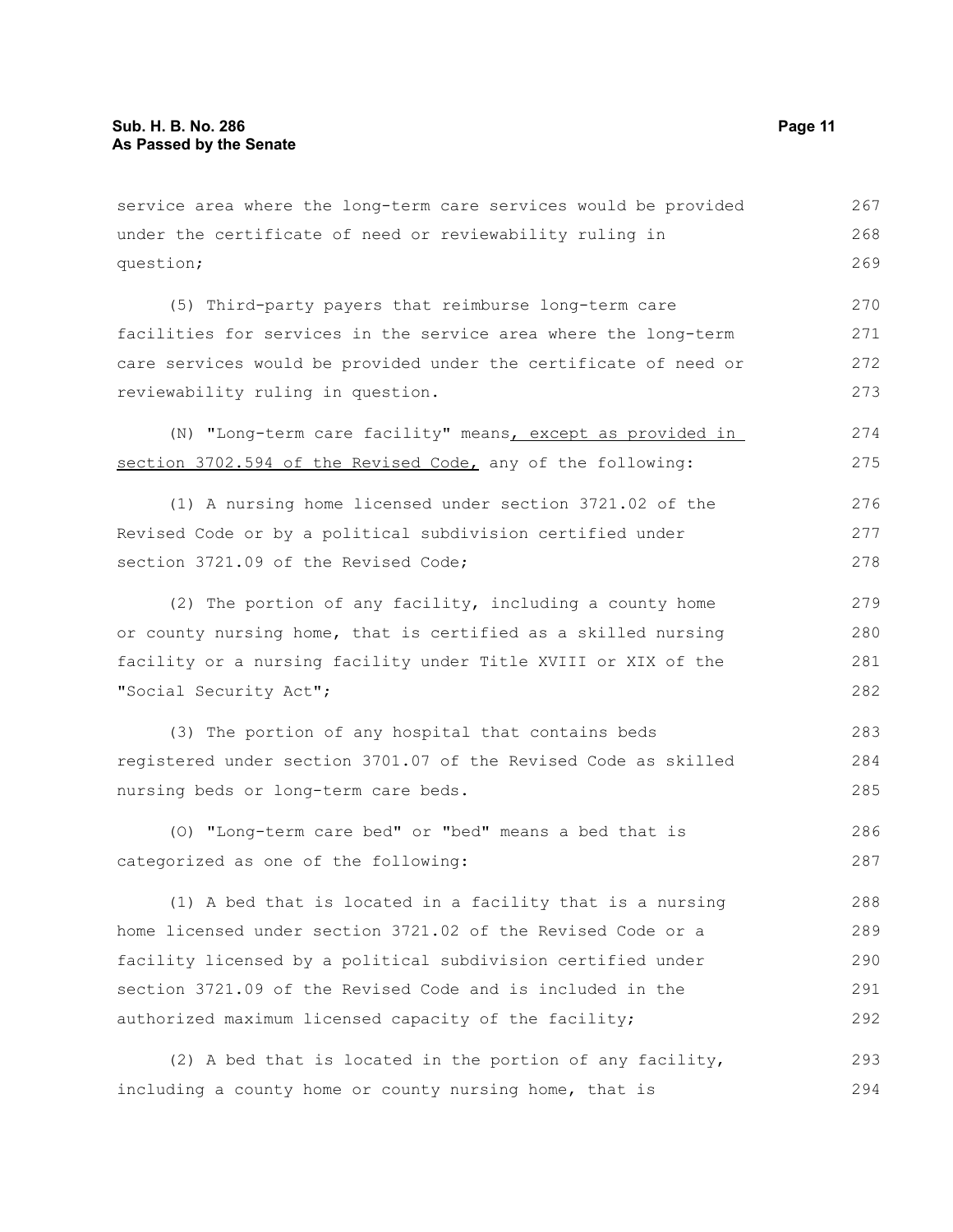certified as a skilled nursing facility under the medicare program or a nursing facility under the medicaid program and is included in the authorized maximum certified capacity of that portion of the facility; 295 296 297 298

(3) A bed that is registered under section 3701.07 of the Revised Code as a skilled nursing bed, a long-term care bed, or a special skilled nursing bed;

(4) A bed in a county home or county nursing home that has been certified under section 5155.38 of the Revised Code as having been in operation on July 1, 1993, and is eligible for licensure as a nursing home bed; 302 303 304 305

(5) A bed held as an approved bed under a certificate of need approved by the director.

A bed cannot simultaneously be both a bed described in division  $(0)(1)$ ,  $(2)$ ,  $(3)$ , or  $(4)$  of this section and a bed described in division (O)(5) of this section. 308 309 310

(P) "Reviewability ruling" means a ruling issued by the director of health under division (A) of section 3702.52 of the Revised Code as to whether a particular proposed project is or is not a reviewable activity. 311 312 313 314

(Q) "County nursing home" has the same meaning as in section 5155.31 of the Revised Code. 315 316

(R) "Principal participant" means both of the following: 317

(1) A person who has an ownership or controlling interest of at least five per cent in an applicant, in a long-term care facility that is the subject of an application for a certificate of need, or in the owner or operator of the applicant or such a facility; 318 319 320 321 322

299 300 301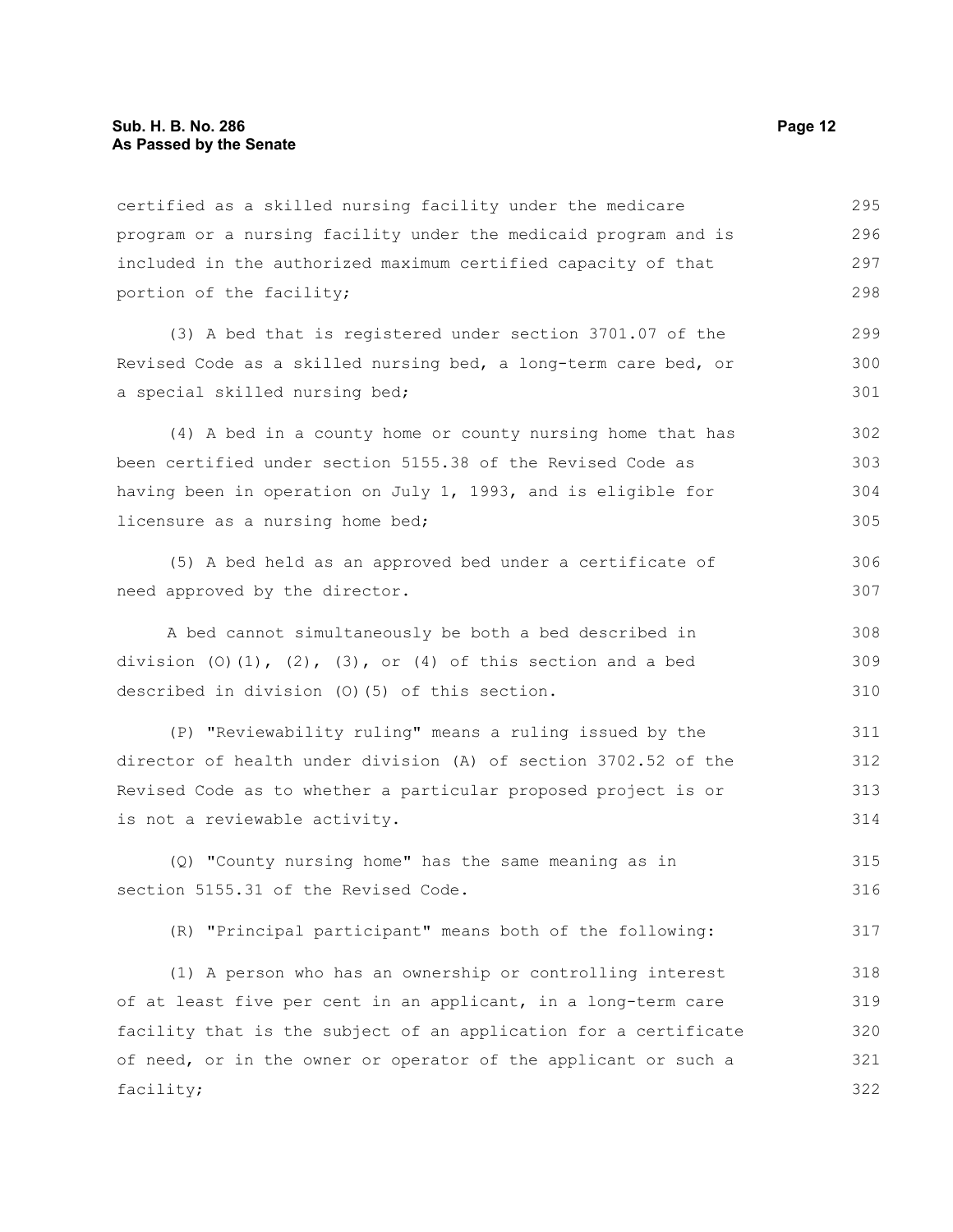#### **Sub. H. B. No. 286 Page 13 As Passed by the Senate**

(2) An officer, director, trustee, or general partner of an applicant, of a long-term care facility that is the subject of an application for a certificate of need, or of the owner or operator of the applicant or such a facility. (S) "Actual harm but not immediate jeopardy deficiency" means a deficiency that, under 42 C.F.R. 488.404, either constitutes a pattern of deficiencies resulting in actual harm that is not immediate jeopardy or represents widespread deficiencies resulting in actual harm that is not immediate jeopardy. (T) "Immediate jeopardy deficiency" means a deficiency 323 324 325 326 327 328 329 330 331 332 333

that, under 42 C.F.R. 488.404, either constitutes a pattern of deficiencies resulting in immediate jeopardy to resident health or safety or represents widespread deficiencies resulting in immediate jeopardy to resident health or safety. 334 335 336 337

(U) "Existing bed" or "existing long-term care bed" means a bed from an existing long-term care facility, a bed described in division (O)(5) of this section, or a bed correctly reported as a long-term care bed pursuant to section 5155.38 of the Revised Code.

**Sec. 3702.594.** (A) The As used in this section, "long-term care facility" means either of the following: 343 344

(1) A nursing home licensed under section 3721.02 of the Revised Code or by a political subdivision certified under section 3721.09 of the Revised Code; 345 346 347

(2) The portion of any facility, including a county home or county nursing home, that is certified as a skilled nursing facility under the medicare program, Title XVIII of the "Social Security Act," 42 U.S.C. 1395, as amended, or as a nursing 348 349 350 351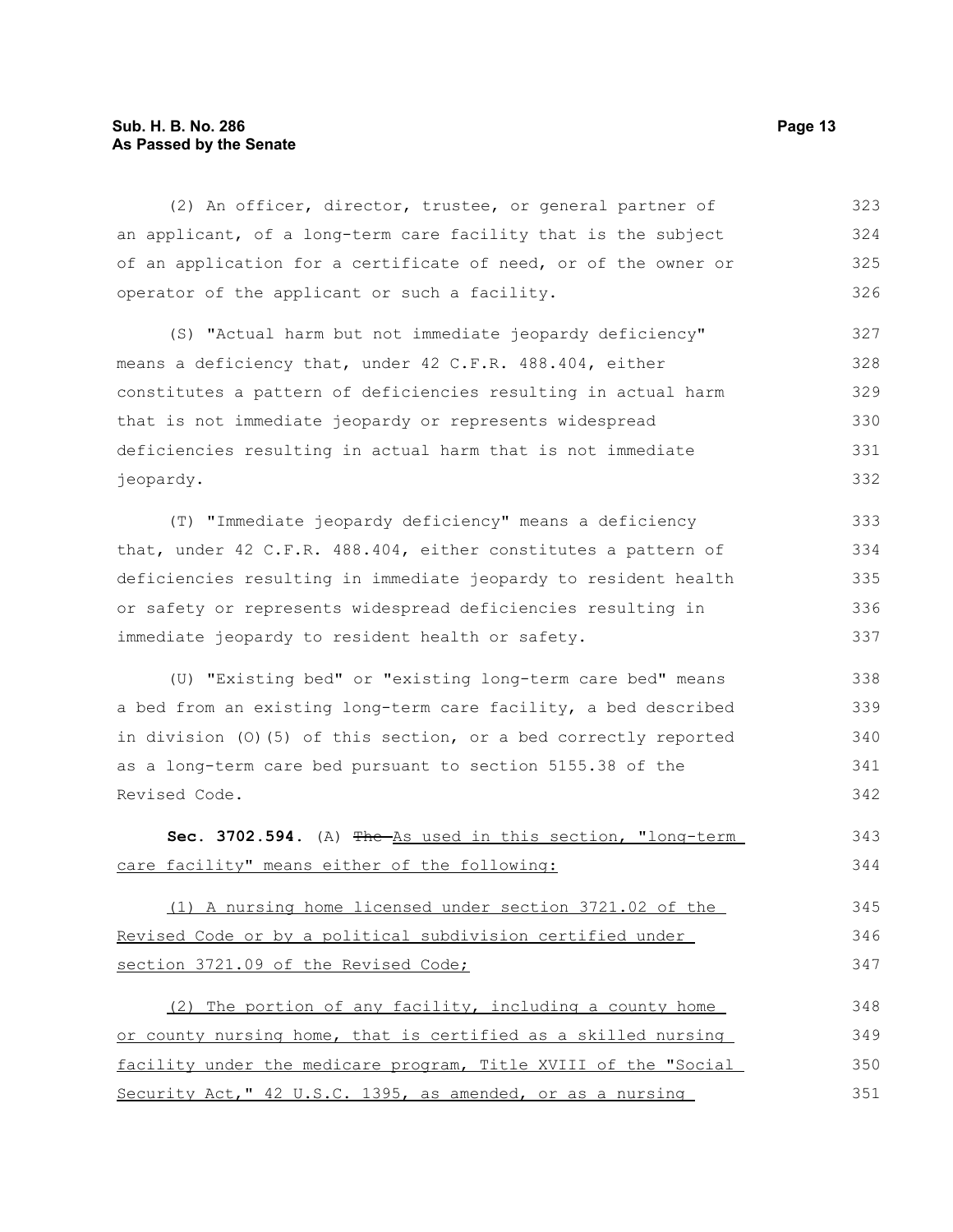| facility under the medicaid program, Title XIX of the "Social              | 352 |
|----------------------------------------------------------------------------|-----|
| Security Act, " 42 U.S.C. 1396, as amended.                                | 353 |
| (B) Subject to division (C) of this section, the director                  | 354 |
| of health shall accept, for review under section 3702.52 of the            | 355 |
| Revised Code, certificate of need applications for an increase             | 356 |
| in beds in an existing nursing home-long-term care facility if             | 357 |
| all of the following conditions are met:                                   | 358 |
| (1) The proposed increase is attributable solely to a                      | 359 |
| relocation of <del>licensed nursing home long-term care</del> beds from an | 360 |
| existing nursing home-long-term care facility to another                   | 361 |
| existing nursing home-long-term care facility located in a                 | 362 |
| county that is contiguous to the county from which the beds are            | 363 |
| to be relocated;                                                           | 364 |
| (2) Not more than a total of thirty nursing home-beds are                  | 365 |
| proposed for relocation to the same existing nursing home long-            | 366 |
| term care facility, regardless of the number of applications               | 367 |
| filed. Once the cumulative total of beds relocated under this              | 368 |
| section to a nursing home reaches thirty, no further-                      | 369 |
| applications under this section will be accepted until the-                | 370 |
| period of monitoring specified in division (E) of section-                 | 371 |
| 3702.52 of the Revised Code of the most recent reviewable-                 | 372 |
| activity implemented under this section has expired,                       | 373 |
| (3) After the proposed relocation, there will be existing                  | 374 |
| nursing home-beds remaining in the county from which the beds              | 375 |
| are relocated <del>;</del>                                                 | 376 |
| (4) The beds are proposed to be licensed as nursing home-                  | 377 |
| beds under Chapter 3721. of the Revised Code.                              | 378 |
| $\frac{1}{2}$ (C) The director shall accept applications described         | 379 |
| in division $\frac{1}{(A)}$ (B) of this section at any time, except that   | 380 |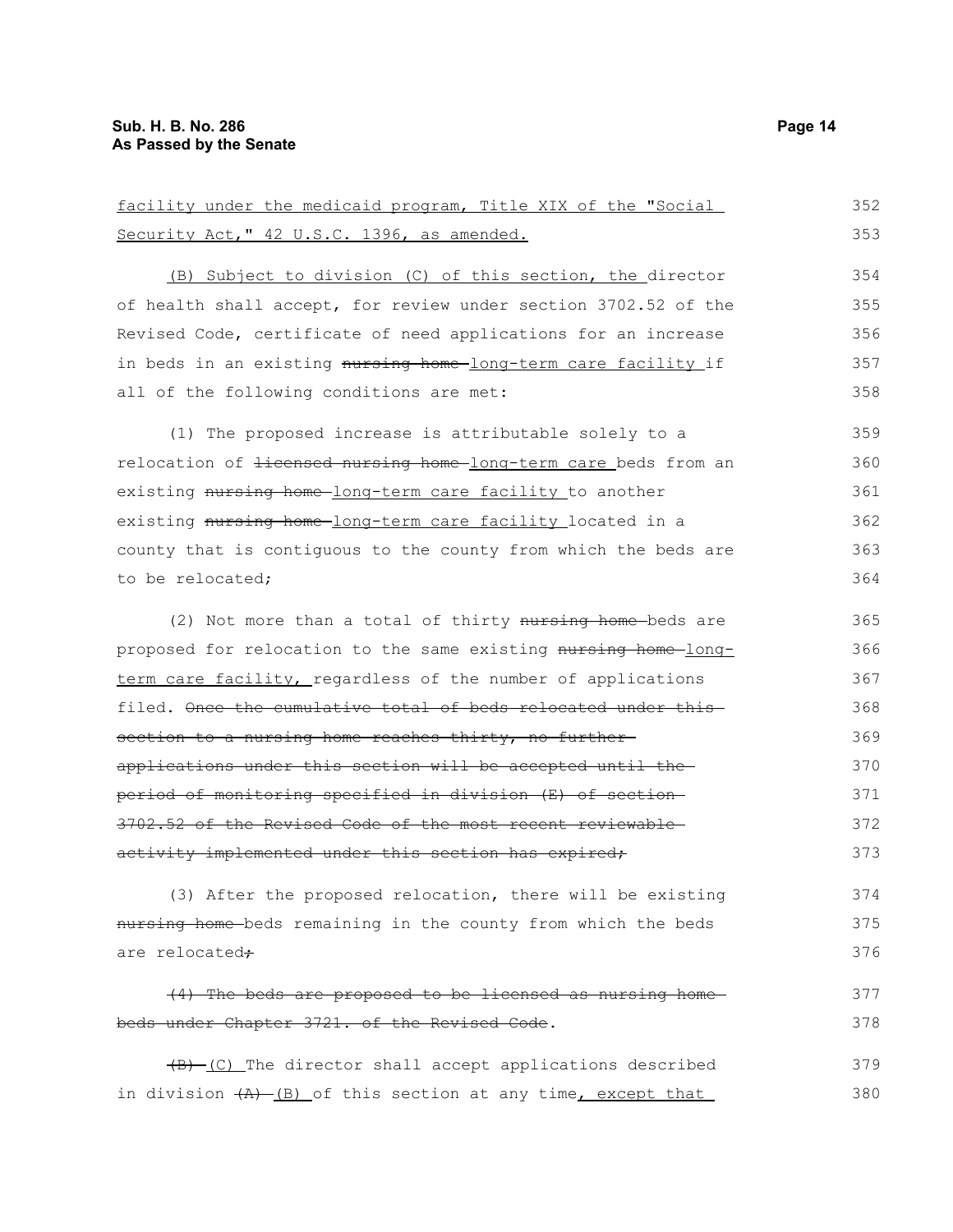| once the cumulative total of beds relocated under this section  | 381 |
|-----------------------------------------------------------------|-----|
| reaches thirty, no further applications shall be accepted until | 382 |
| the period of monitoring specified in division (E) of section   | 383 |
| 3702.52 of Revised Code of the most recent reviewable activity  | 384 |
| implemented under this section has expired.                     | 385 |
| Sec. 3712.01. As used in this chapter:                          | 386 |
| (A) "Hospice care program" means a coordinated program of       | 387 |
| home, outpatient, and inpatient care and services that is       | 388 |
| operated by a person or public agency and that provides the     | 389 |
| following care and services to hospice patients, including      | 390 |
| services as indicated below to hospice patients' families,      | 391 |
| through a medically directed interdisciplinary team, under      | 392 |
| interdisciplinary plans of care established pursuant to section | 393 |
| 3712.06 of the Revised Code, in order to meet the physical,     | 394 |
| psychological, social, spiritual, and other special needs that  | 395 |
| are experienced during the final stages of illness, dying, and  | 396 |
| bereavement:                                                    | 397 |
| (1) Nursing care by or under the supervision of a               | 398 |
| registered nurse;                                               | 399 |
| (2) Physical, occupational, or speech or language therapy,      | 400 |
| unless waived by the department of health pursuant to rules     | 401 |
| adopted under division (A) of section 3712.03 of the Revised    | 402 |
| Code;                                                           | 403 |
| (3) Medical social services by a social worker under the        | 404 |
| direction of a physician;                                       | 405 |
| (4) Services of a home health aide;                             | 406 |
| (5) Medical supplies, including drugs and biologicals, and      | 407 |
| the use of medical appliances;                                  | 408 |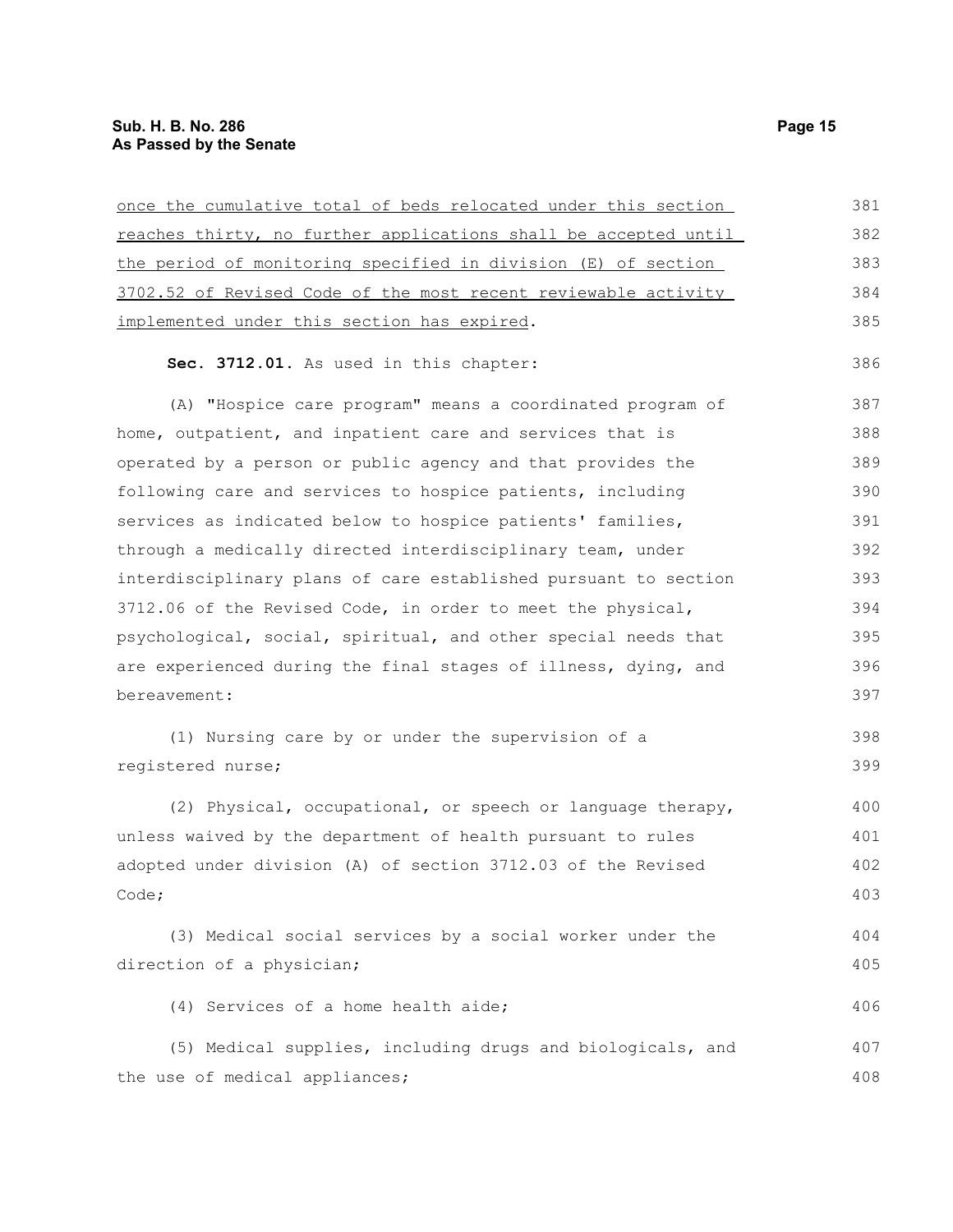| (6) Physician's services;                                        | 409 |
|------------------------------------------------------------------|-----|
| (7) Short-term inpatient care, including both palliative         | 410 |
| and respite care and procedures;                                 | 411 |
| (8) Counseling for hospice patients and hospice patients'        | 412 |
| families;                                                        | 413 |
| (9) Services of volunteers under the direction of the            | 414 |
| provider of the hospice care program;                            | 415 |
| (10) Bereavement services for hospice patients' families.        | 416 |
| "Hospice care program" does not include a pediatric              | 417 |
| respite care program.                                            | 418 |
| (B) "Hospice patient" means a patient, other than a              | 419 |
| pediatric respite care patient, who has been diagnosed as        | 420 |
| terminally ill, has an anticipated life expectancy of six months | 421 |
| or less, and has voluntarily requested and is receiving care     | 422 |
| from a person or public agency licensed under this chapter to    | 423 |
| provide a hospice care program.                                  | 424 |
| (C) "Hospice patient's family" means a hospice patient's         | 425 |
| immediate family members, including a spouse, brother, sister,   | 426 |
| child, or parent, and any other relative or individual who has   | 427 |
| significant personal ties to the patient and who is designated   | 428 |
| as a member of the patient's family by mutual agreement of the   | 429 |
| patient, the relative or individual, and the patient's           | 430 |
| interdisciplinary team.                                          | 431 |

(D) "Interdisciplinary team" means a working unit composed of professional and lay persons that includes at least a physician, a registered nurse, a social worker, a member of the clergy or a counselor, and a volunteer. 432 433 434 435

(E) "Palliative care" means treatment-specialized care for 436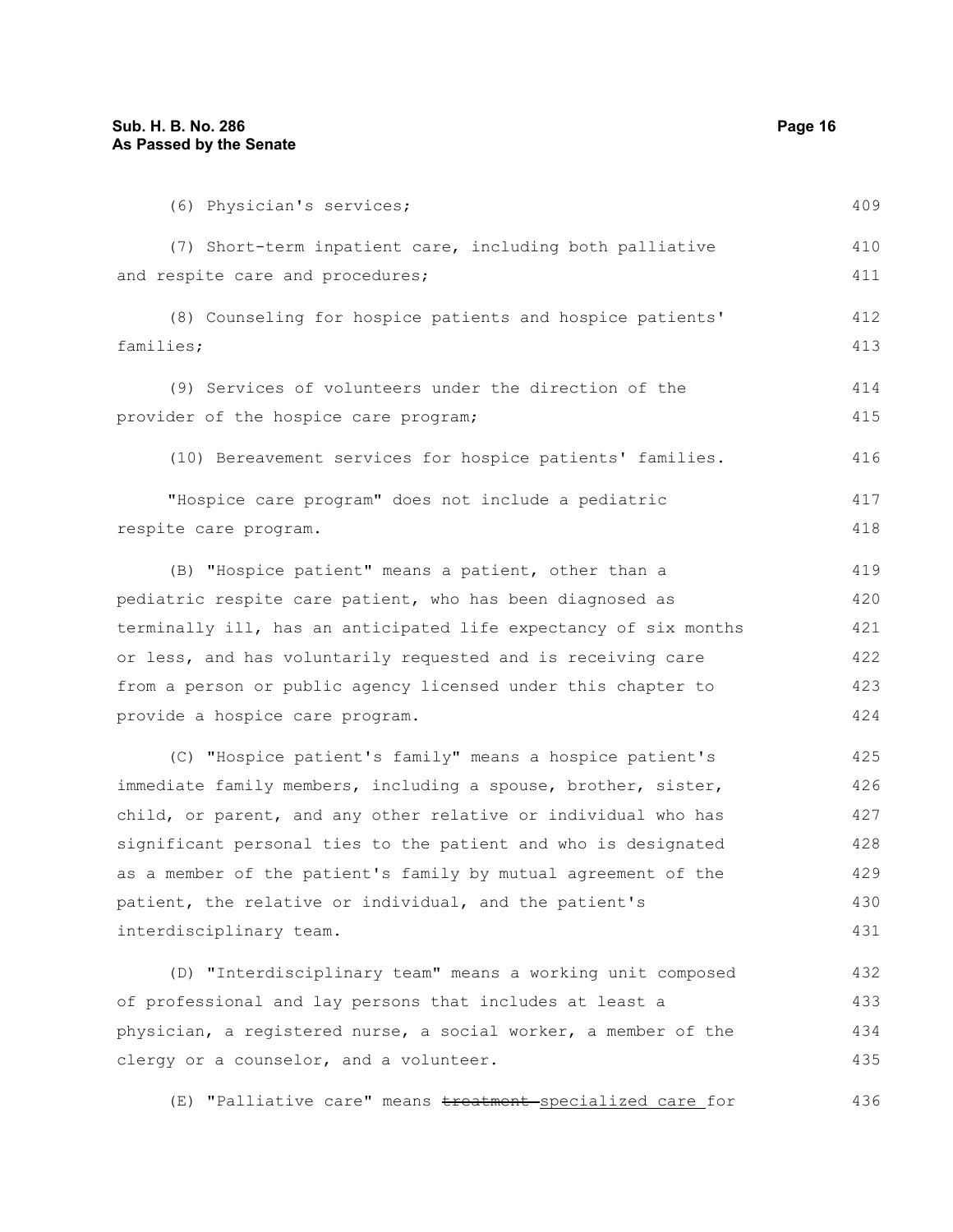| a patient of any age who has been diagnosed with a serious or     | 437 |
|-------------------------------------------------------------------|-----|
| life-threatening illness-directed at controlling pain, relieving- | 438 |
| other symptoms, and enhancing the quality of life of the patient  | 439 |
| and the patient's family rather than treatment for the purpose-   | 440 |
| of cure that is provided at any stage of the illness by an        | 441 |
| interdisciplinary team working in consultation with other health  | 442 |
| care professionals, including those who may be seeking to cure    | 443 |
| the illness, and that aims to do all of the following:            | 444 |
| (1) Relieve the symptoms, stress, and suffering resulting         | 445 |
| from the illness;                                                 | 446 |
| (2) Improve the quality of life of the patient and the            | 447 |
| patient's family;                                                 | 448 |
| (3) Address the patient's physical, emotional, social, and        | 449 |
| spiritual needs;                                                  | 450 |
| (4) Facilitate patient autonomy, access to information,           | 451 |
| and medical decision making.                                      | 452 |
| Nothing in this section shall be interpreted to mean that         | 453 |
| palliative care can be provided only as a component of a hospice- | 454 |
| care program or pediatric respite care program.                   | 455 |
| (F) "Physician" means a person authorized under Chapter           | 456 |
| 4731. of the Revised Code to practice medicine and surgery or     | 457 |
| osteopathic medicine and surgery.                                 | 458 |
| (G) "Attending physician" means the physician identified          | 459 |
| by the hospice patient, pediatric respite care patient, hospice   | 460 |
| patient's family, or pediatric respite care patient's family as   | 461 |
| having primary responsibility for the medical care of the         | 462 |
| hospice patient or pediatric respite care patient.                | 463 |
| "Registered nurse" means a person registered under<br>(H)         | 464 |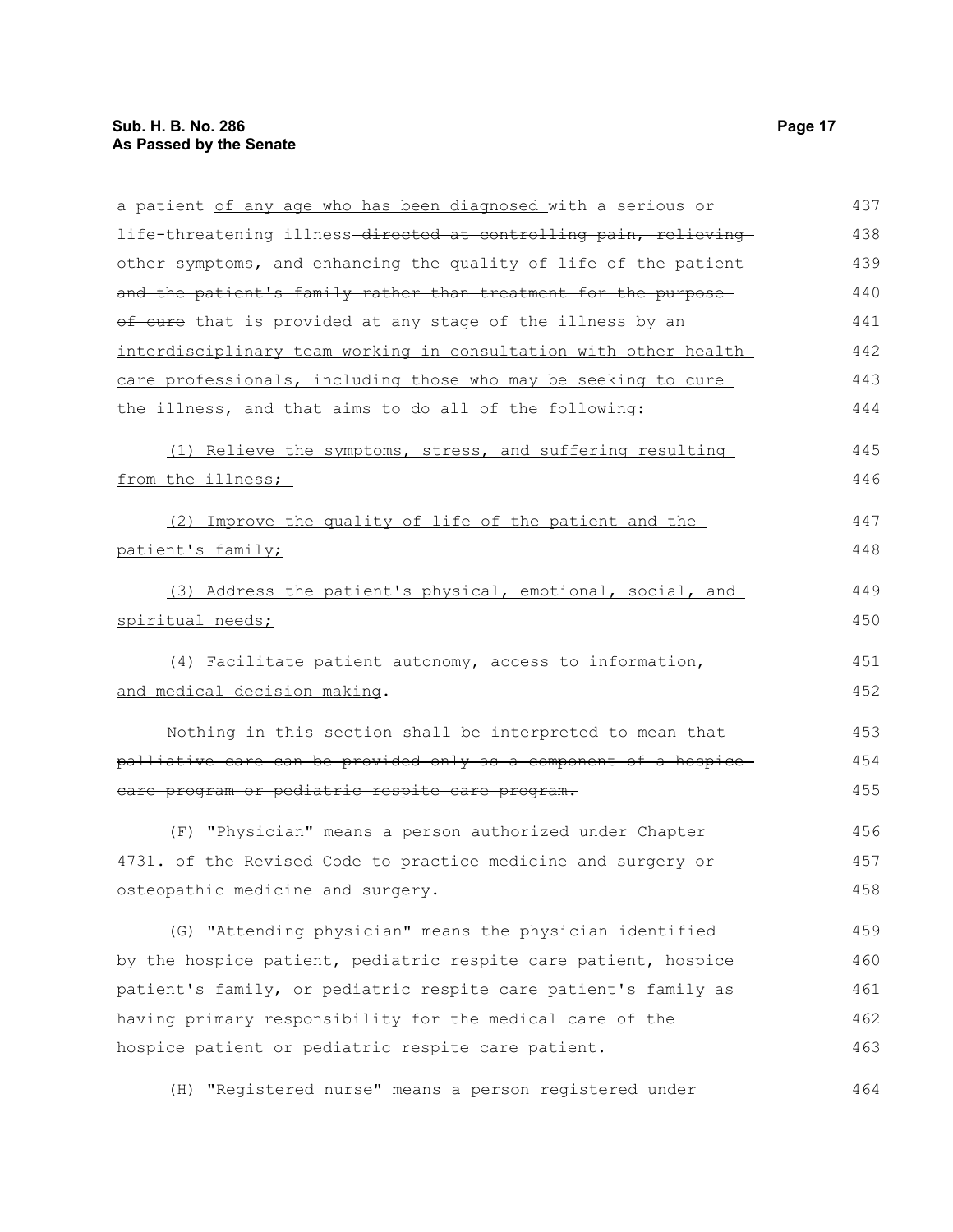Chapter 4723. of the Revised Code to practice professional nursing. (I) "Social worker" means a person licensed under Chapter 4757. of the Revised Code to practice as a social worker or independent social worker. (J) "Pediatric respite care program" means a program operated by a person or public agency that provides inpatient respite care and related services, including all of the following services, only to pediatric respite care patients and, as indicated below, pediatric respite care patients' families, in order to meet the physical, psychological, social, spiritual, and other special needs that are experienced during or leading up to the final stages of illness, dying, and bereavement: (1) Short-term inpatient care, including both palliative and respite care and procedures; (2) Nursing care by or under the supervision of a registered nurse; (3) Physician's services; (4) Medical social services by a social worker under the direction of a physician; (5) Medical supplies, including drugs and biologicals, and the use of medical appliances; (6) Counseling for pediatric respite care patients and pediatric respite care patients' families; (7) Bereavement services for respite care patients' families. "Pediatric respite care program" does not include a 465 466 467 468 469 470 471 472 473 474 475 476 477 478 479 480 481 482 483 484 485 486 487 488 489 490 491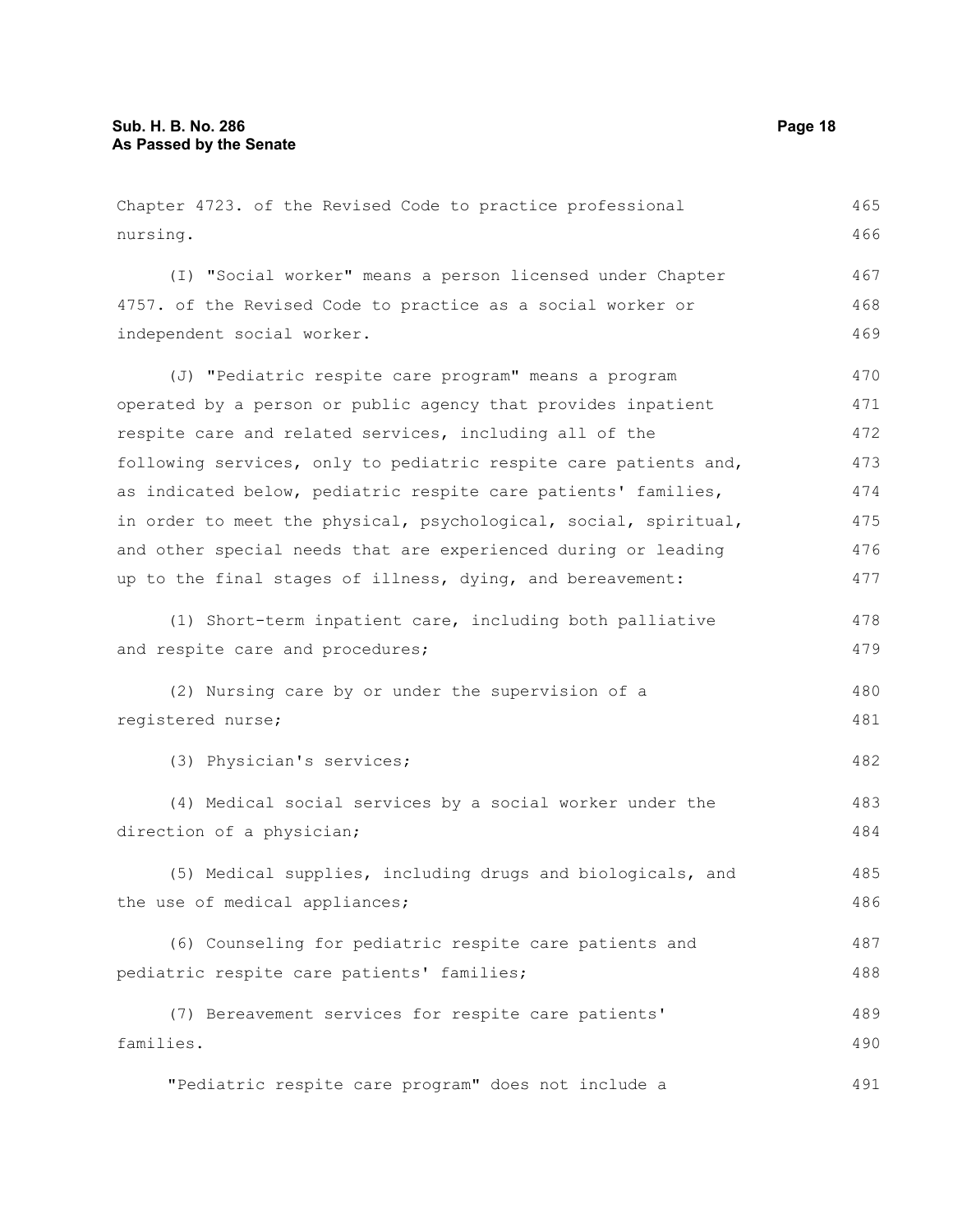hospice care program.

(K) "Pediatric respite care patient" means a patient, other than a hospice patient, who is less than twenty-seven years of age and to whom all of the following conditions apply: 493 494 495

(1) The patient has been diagnosed with a disease or condition that is life-threatening and is expected to shorten the life expectancy that would have applied to the patient absent the patient's diagnosis, regardless of whether the patient is terminally ill. 496 497 498 499 500

(2) The diagnosis described in division (K)(1) of this section occurred while the patient was less than eighteen years of age. 501 502 503

(3) The patient has voluntarily requested and is receiving care from a person or public agency licensed under this chapter to provide a pediatric respite care program.

(L) "Pediatric respite care patient's family" means a pediatric respite care patient's family members, including a spouse, brother, sister, child, or parent, and any other relative or individual who has significant personal ties to the patient and who is designated as a member of the patient's family by mutual agreement of the patient, the relative or individual, and the patient's interdisciplinary team. 507 508 509 510 511 512 513

 **Sec. 3712.10.** (A) In addition to providing palliative care to hospice patients, a hospice care program may provide palliative care in an inpatient facility or unit operated by the program to patients who are not hospice patients, but only if the care is provided to each patient on a short-term basis and the care is medically necessary for the patient receiving the care. 514 515 516 517 518 519 520

492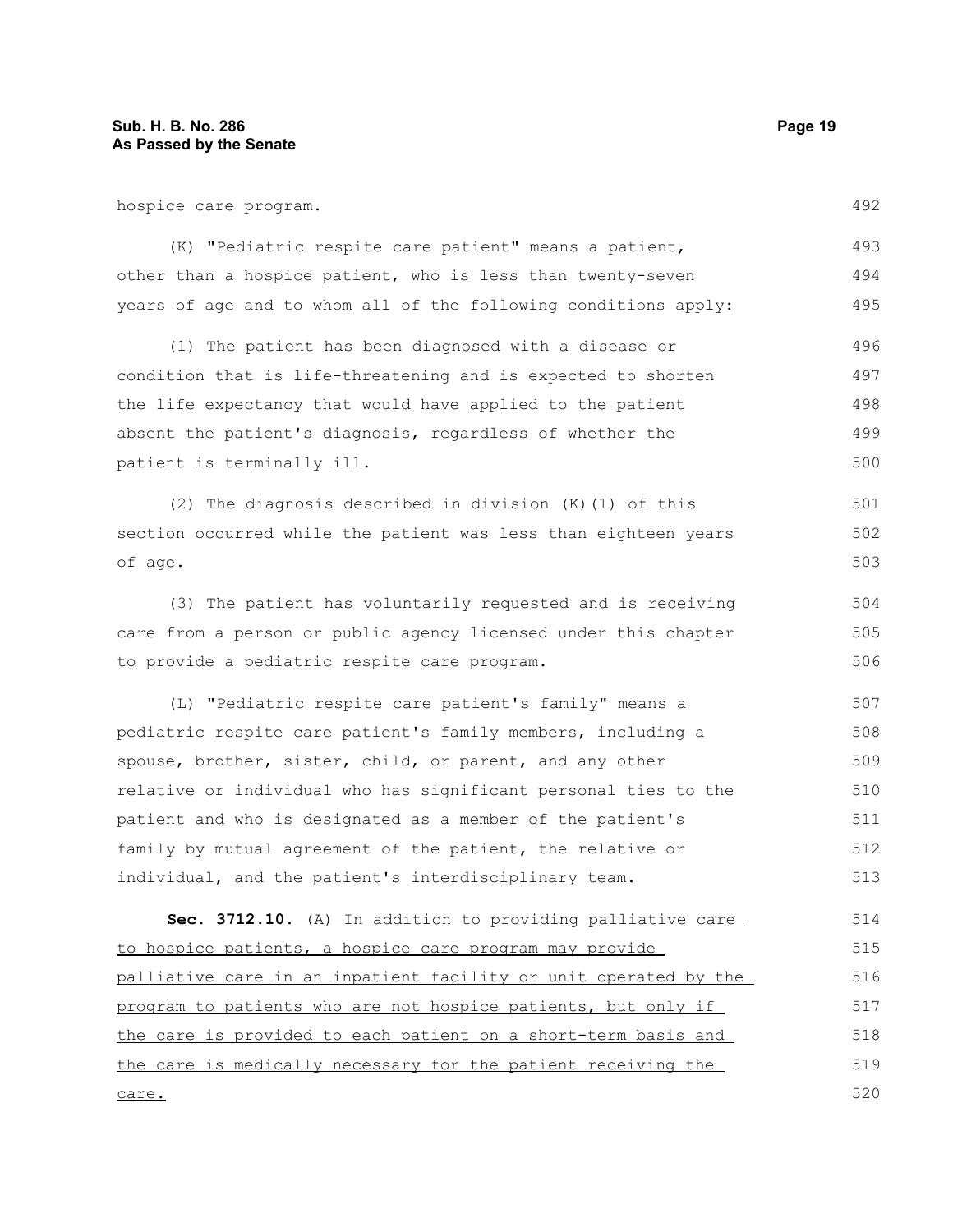| Notwithstanding any provision of this chapter describing a      | 521 |
|-----------------------------------------------------------------|-----|
| hospice care program as being authorized to provide care and    | 522 |
| services only to hospice patients, the provision of palliative  | 523 |
| care under this division is considered a component of the       | 524 |
| activities authorized by the hospice care program's license.    | 525 |
| (B) The director of health shall adopt rules governing the      | 526 |
| provision of palliative care under division (A) of this section | 527 |
| to patients who are not hospice patients. The rules shall be    | 528 |
| adopted in accordance with Chapter 119. of the Revised Code.    | 529 |
| (C) Nothing in this chapter precludes an entity that holds      | 530 |
| a license for a hospice care program, including a program that  | 531 |
| exercises the authority described in division (A) of this       | 532 |
| section, from owning, being owned by, or otherwise being        | 533 |
| affiliated with an entity that provides palliative care to      | 534 |
| patients who are not hospice patients.                          | 535 |
| Sec. 3712.11. Nothing in this chapter shall be interpreted      | 536 |
| as meaning that palliative care may be provided only by or as a | 537 |
| component of a hospice care program or pediatric respite care   | 538 |
| program.                                                        | 539 |
| Sec. 4731.054. (A) As used in this section:                     | 540 |
| (1) "Chronic pain" has the same meaning as in section           | 541 |
| 4731.052 of the Revised Code.                                   | 542 |
| (2) "Controlled substance" has the same meaning as in           | 543 |
| section 3719.01 of the Revised Code.                            | 544 |
| (3) "Hospice care program" means a program licensed under       | 545 |
| Chapter 3712. of the Revised Code.                              | 546 |
| (4) "Hospital" means a hospital registered with the             | 547 |
| department of health under section 3701.07 of the Revised Code. | 548 |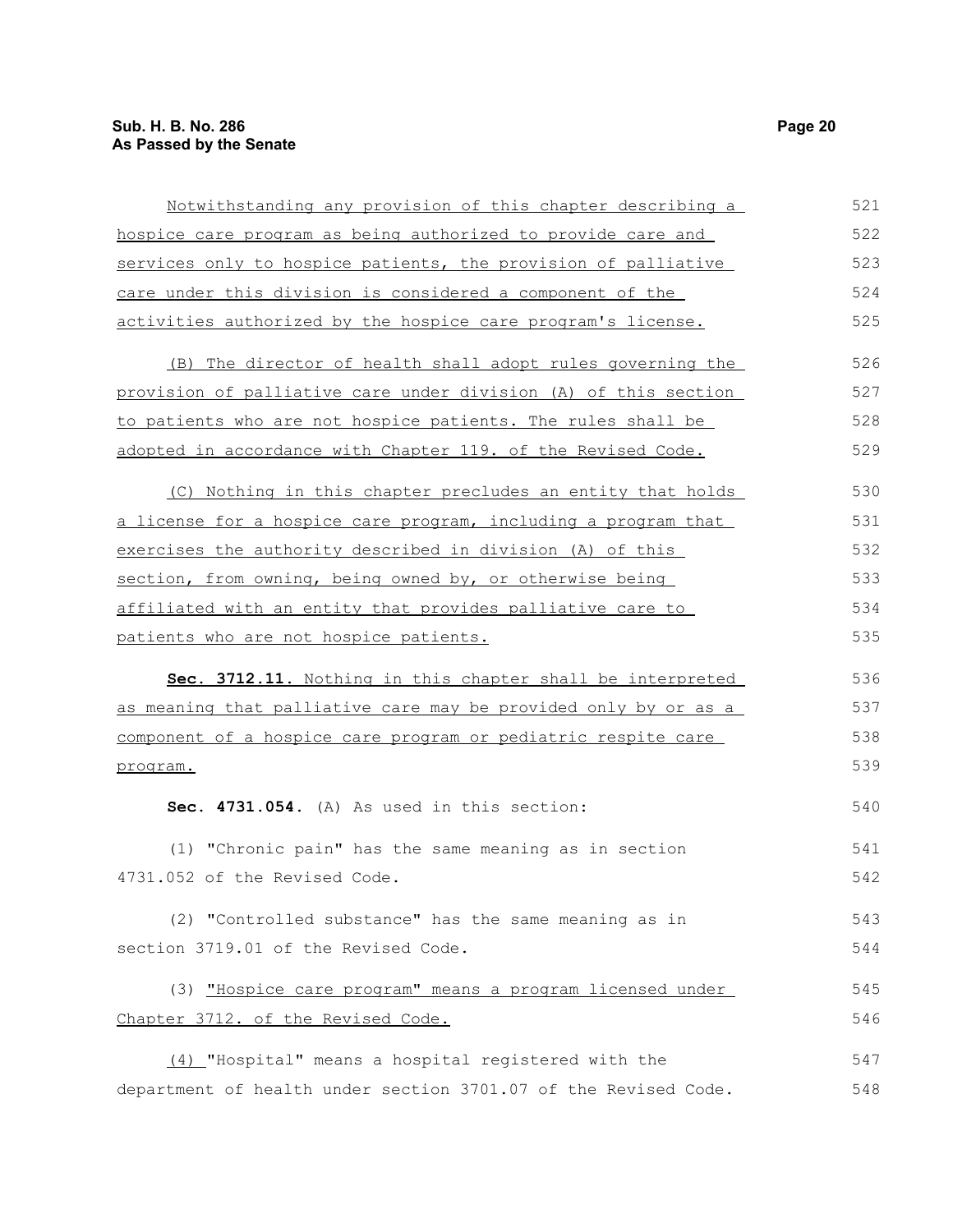$(4)$  (5) "Owner" means each person included on the list maintained under division (B)(6) of section 4729.552 of the Revised Code.  $\overline{(5) (6)}$  (a) "Pain management clinic" means a facility to which both of the following apply: (i) The majority of patients of the prescribers at the facility are provided treatment for chronic pain through the use of controlled substances, tramadol, or other drugs specified in rules adopted under this section; (ii) The facility meets any other identifying criteria established in rules adopted under this section. (b) "Pain management clinic" does not include any of the following: (i) A hospital; (ii) A facility operated by a hospital for the treatment of chronic pain; (iii) A physician practice owned or controlled, in whole or in part, by a hospital or by an entity that owns or controls, in whole or in part, one or more hospitals; (iv) A school, college, university, or other educational institution or program to the extent that it provides instruction to individuals preparing to practice as physicians, podiatrists, dentists, nurses, physician assistants, optometrists, or veterinarians or any affiliated facility to the extent that it participates in the provision of that instruction; (v) A hospice care program-licensed under Chapter 3712. ofthe Revised Code with respect to its hospice patients; 549 550 551 552 553 554 555 556 557 558 559 560 561 562 563 564 565 566 567 568 569 570 571 572 573 574 575 576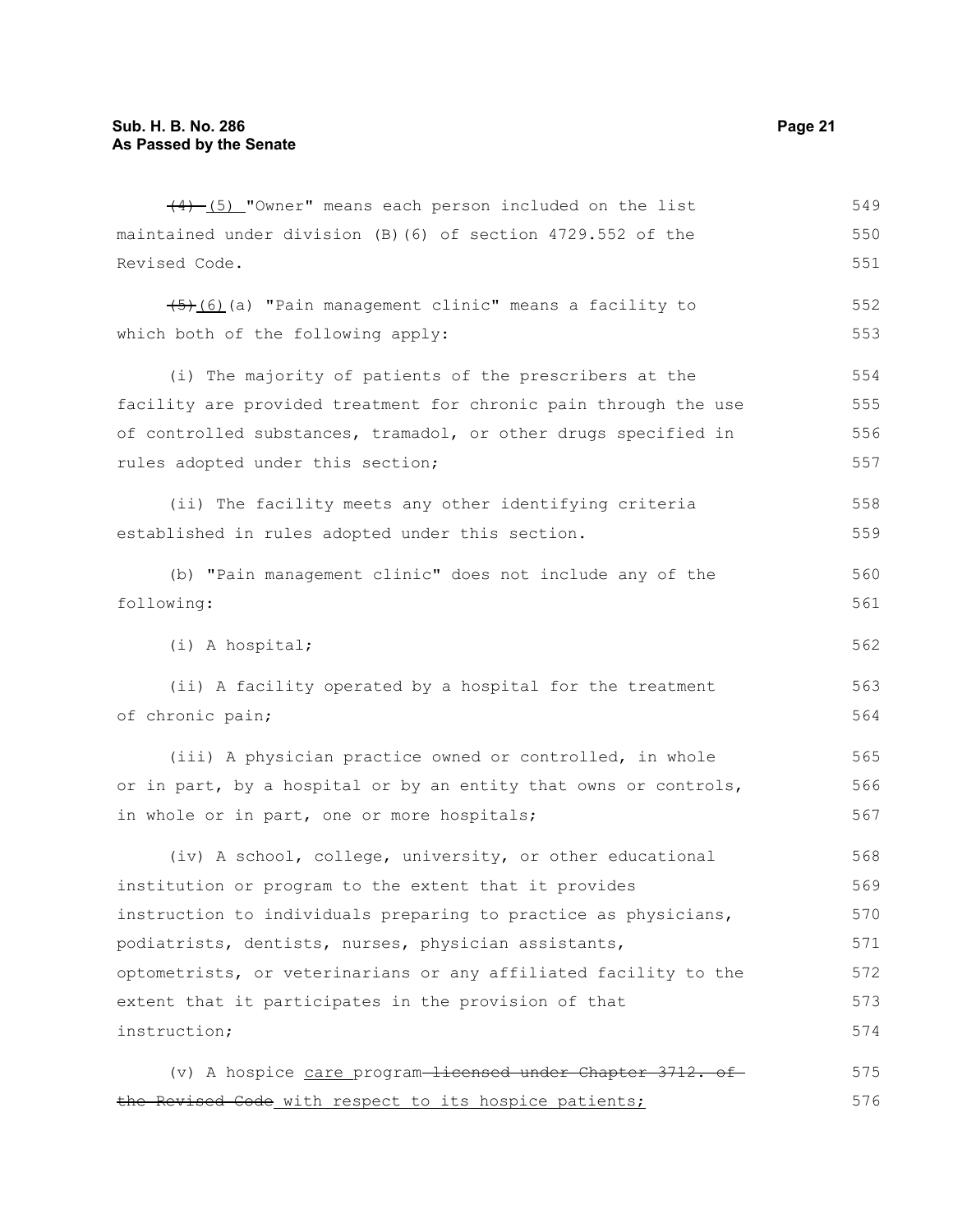### **Sub. H. B. No. 286 Page 22 As Passed by the Senate**

| (vi) A hospice care program with respect to its provision                                | 577 |
|------------------------------------------------------------------------------------------|-----|
| of palliative care in an inpatient facility or unit to patients                          | 578 |
| who are not hospice patients, as authorized by section 3712.10                           | 579 |
| of the Revised Code, but only in the case of those palliative                            | 580 |
| care patients who have a life-threatening illness;                                       | 581 |
| (vii) A palliative care inpatient facility or unit that                                  | 582 |
| does not admit hospice patients and is not otherwise excluded as                         | 583 |
| a pain management clinic under division (A) (6) (b) of this                              | 584 |
| section, but only in the case of those palliative care patients                          | 585 |
| who have a life-threatening illness;                                                     | 586 |
| (vi) (viii) An ambulatory surgical facility licensed under                               | 587 |
| section 3702.30 of the Revised Code;                                                     | 588 |
| (vii) (ix) An interdisciplinary pain rehabilitation                                      | 589 |
| program with three-year accreditation from the commission on                             | 590 |
| accreditation of rehabilitation facilities;                                              | 591 |
| $\overline{(viii) - (x)}$ A nursing home licensed under section 3721.02                  | 592 |
| of the Revised Code or by a political subdivision certified                              | 593 |
| under section 3721.09 of the Revised Code;                                               | 594 |
| $\frac{1}{1}$ $\frac{1}{1}$ $\frac{1}{2}$ and facility conducting only clinical research | 595 |
| that may use controlled substances in studies approved by a                              | 596 |
| hospital-based institutional review board or an institutional                            | 597 |
| review board accredited by the association for the accreditation                         | 598 |
| of human research protection programs.                                                   | 599 |
| (6) (7) "Physician" means an individual authorized under                                 | 600 |
| this chapter to practice medicine and surgery or osteopathic                             | 601 |
| medicine and surgery.                                                                    | 602 |
| $(7)$ $(8)$ "Prescriber" has the same meaning as in section                              | 603 |
| 4729.01 of the Revised Code.                                                             | 604 |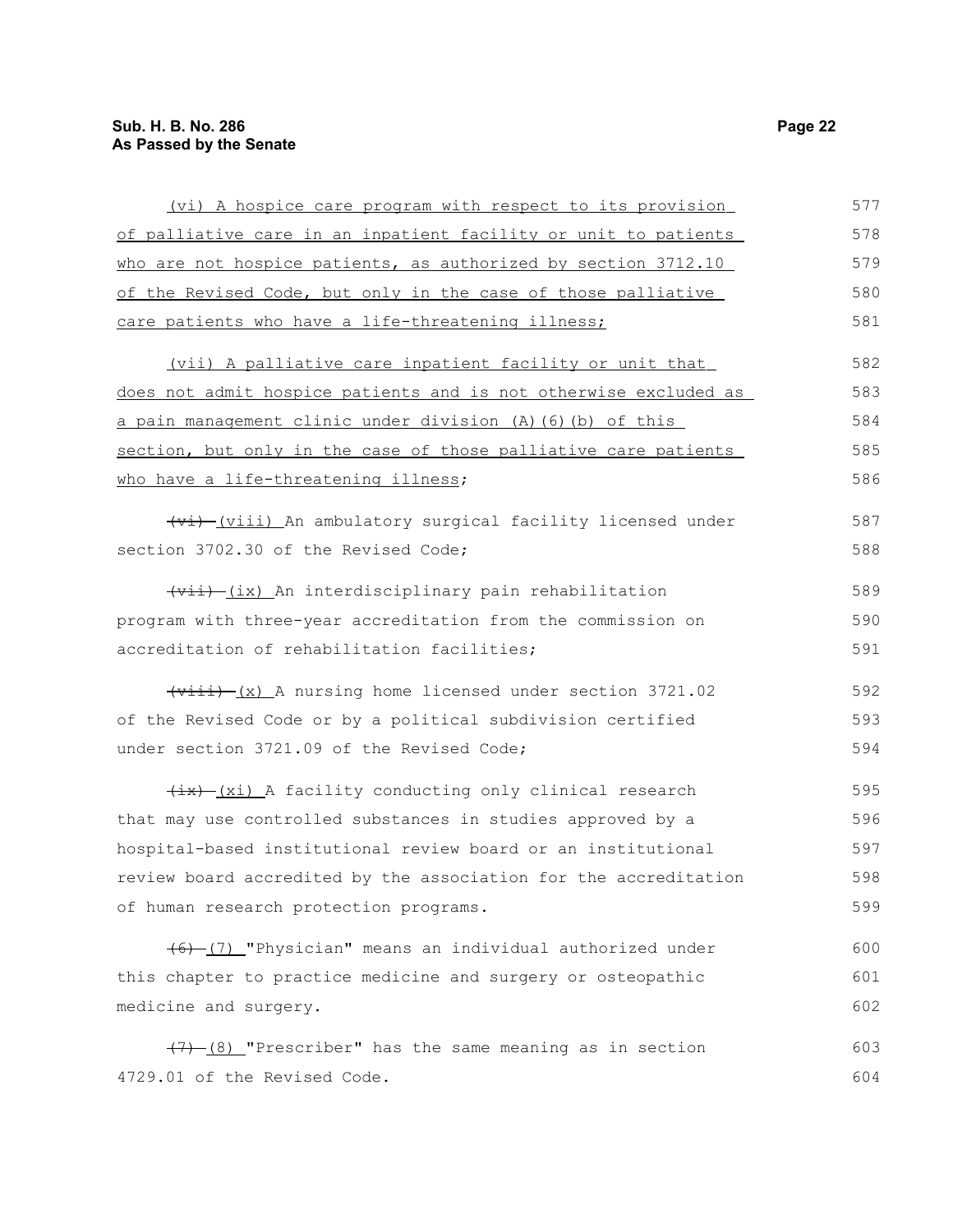#### **Sub. H. B. No. 286 Page 23 As Passed by the Senate**

(B) Each owner shall supervise, control, and direct the activities of each individual, including an employee, volunteer, or individual under contract, who provides treatment of chronic pain at the pain management clinic or is associated with the provision of that treatment. The supervision, control, and direction shall be provided in accordance with rules adopted under this section. (C) The state medical board shall adopt rules in accordance with Chapter 119. of the Revised Code that establish all of the following: (1) Standards and procedures for the operation of a pain management clinic; (2) Standards and procedures to be followed by a physician who provides care at a pain management clinic; (3) For purposes of division  $(A)$  (5)(a)(i) of this section, the other drugs used to treat chronic pain that identify a facility as a pain management clinic; (4) For purposes of division (A)(5)(a)(ii) of this section, the other criteria that identify a facility as a pain management clinic; (5) For purposes of division (B) of this section, standards and procedures to be followed by an owner in providing supervision, direction, and control of individuals at a pain management clinic. (D) The board may impose a fine of not more than twenty thousand dollars on a physician who fails to comply with rules adopted under this section. The fine may be in addition to or in lieu of any other action that may be taken under section 4731.22 of the Revised Code. The board shall deposit any amounts 605 606 607 608 609 610 611 612 613 614 615 616 617 618 619 620 621 622 623 624 625 626 627 628 629 630 631 632 633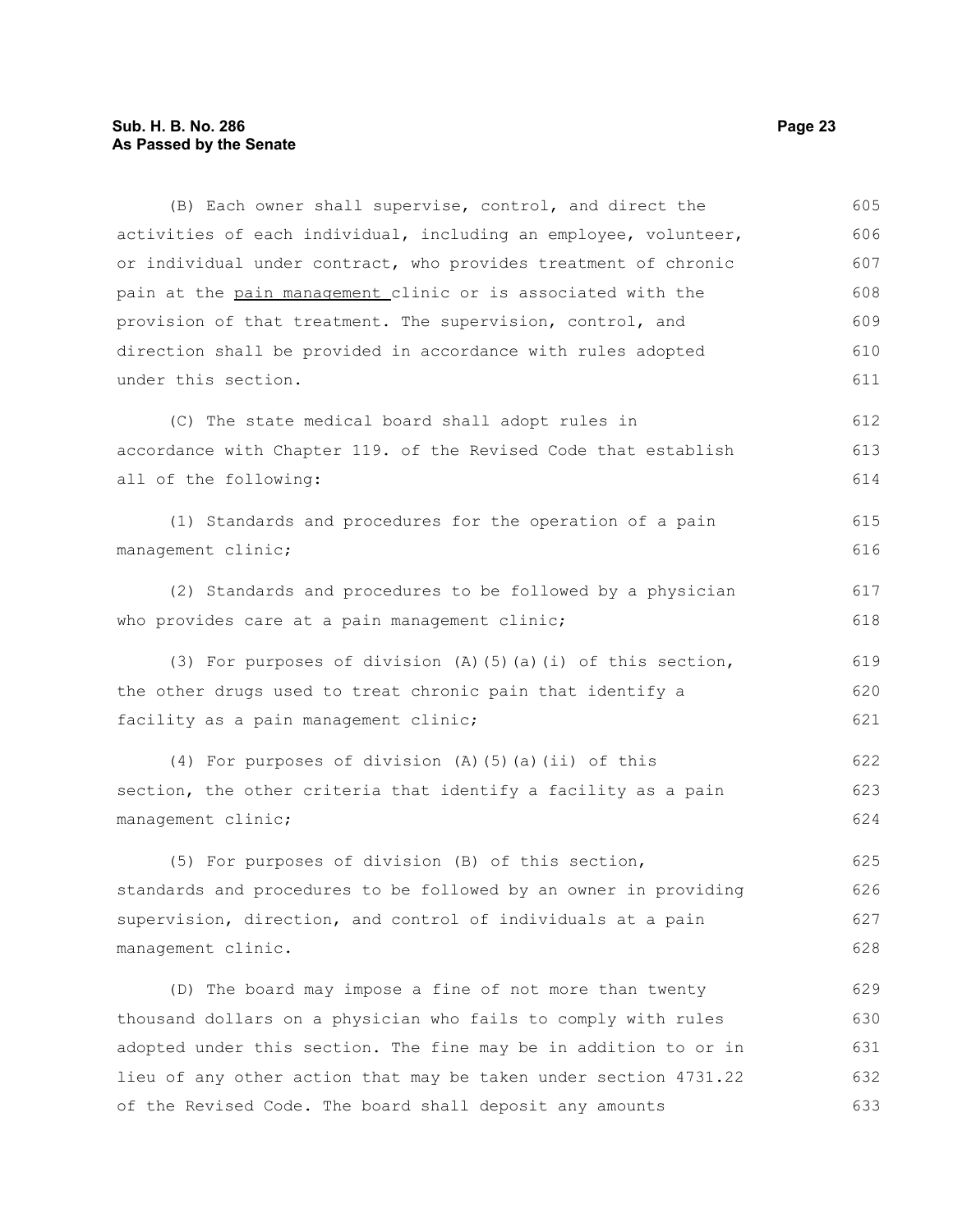of the Revised Code.

clinics:

of this chapter.

received under this division in accordance with section 4731.24 (E)(1) The board may inspect either of the following as the board determines necessary to ensure compliance with this chapter and any rules adopted under it regarding pain management (a) A pain management clinic; (b) A facility or physician practice that the board suspects is operating as a pain management clinic in violation

(2) The board's inspection shall be conducted in accordance with division (F) of section 4731.22 of the Revised Code.

(3) Before conducting an on-site inspection, the board shall provide notice to the owner or other person in charge of the facility or physician practice, except that the board is not required to provide the notice if, in the judgment of the board, the notice would jeopardize an investigation being conducted by the board.

**Section 2.** That existing sections 3702.51, 3702.594, 3712.01, and 4731.054 of the Revised Code are hereby repealed. 653 654

**Section 3.** As used in this section, "palliative care" has the same meaning as in section 3712.01 of the Revised Code, as amended by this act. 655 656 657

Nothing in this act shall be construed as requiring the Medicaid program to cover palliative care or any other health care service that constitutes palliative care, regardless of how the service is designated by a Medicaid provider or the Medicaid 658 659 660 661

634 635

640

641 642 643

644 645 646